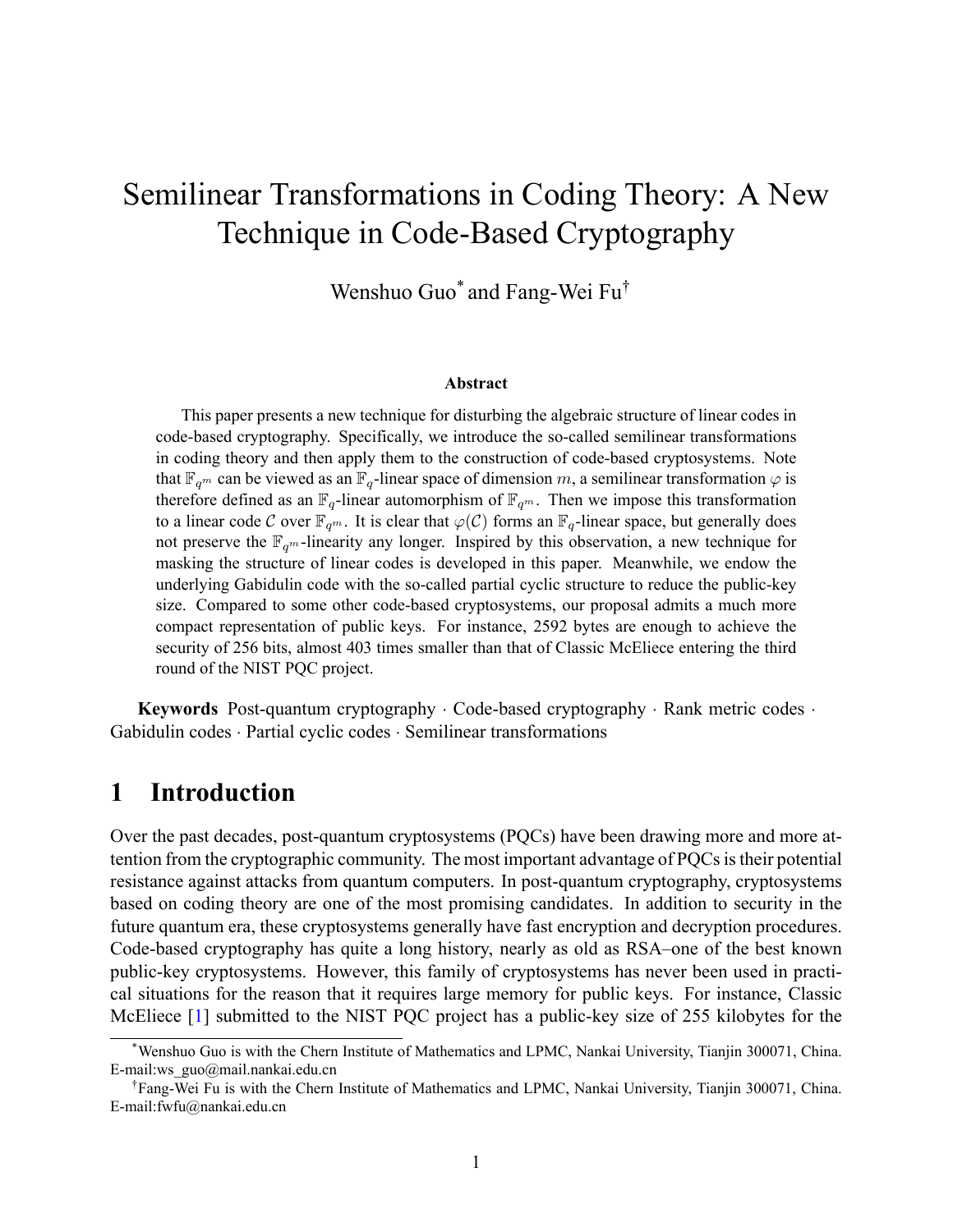128-bit security. To overcome this drawback, a variety of improvements for McEliece's original scheme [\[16](#page-18-0)] were proposed one after another. Generally these improvements can be divided into two categories: one is to substitute Goppa codes used in the McEliece system with other families of codes endowed with special structures, the other is to use codes endowed with the rank metric. However, most of these variants have been shown to be insecure against structural attacks.

The first cryptosystem based on rank metric codes, known as the GPT cryptosystem, was proposed by Gabidulin et al. in [\[2](#page-17-1)]. The main advantage of rank-based cryptosystems consists in their compact representation of public keys. For instance, 600 bytes are enough to reach the 100-bit security for the original GPT cryptosystem. After that, applying rank metric codes to the construction of cryptosystems became an important topic in code-based cryptography. Some of the representativevariants based on Gabidulin codes can be found in  $[3-7]$  $[3-7]$  $[3-7]$ . Unfortunately, most of these variants, including the original GPT cryptosystem, have been completely broken because of Gabidulin codes being highly structrued. Concretely, Gabidulin codes contain a large subspace invariant under the Frobenius transformation, which provides the feasibility for us to distinguish Gabidulin codes from general ones. Based on this observation, various structural attacks[[25–](#page-19-0)[29\]](#page-19-1) on the GPT cryptosystem and some of their variants were designed. Apart from Gabidulin codes, another family of rank metric codes, known as the Low Rank Parity Check (LRPC) codes, and a probabilistic encryption scheme based on these codes were proposed in [\[8](#page-18-2), [9\]](#page-18-3). Compared to Gabidulin codes, LRPC codes admit a weak algebraic structure. Encryption schemes based on these codes can therefore resist structural attacks designed for Gabidulin codes based cryptosystems. However, this type of cryptosystems generally has a decrypting failure rate, which can be used to devise a reaction attack [\[10](#page-18-4)] to recover the private key.

**Ourcontribution.** In the paper [[11](#page-18-5)], Guo and Fu mentioned a fact that  $\varphi(\mathcal{C})$  generally does not preserve the  $\mathbb{F}_{q^m}$ -linearity according to their experiments on Magma, where C is a linear code over  $\mathbb{F}_{q^m}$  and  $\varphi$  is an  $\mathbb{F}_q$ -linear automorphism of  $\mathbb{F}_{q^m}$ . This inspires us to apply this family of transformations to construct code-based cryptosystems. According to our analysis in the present paper, a transformation that preserves the  $\mathbb{F}_{q^m}$ -linearity of all linear codes over  $\mathbb{F}_{q^m}$  is indeed a composition of the Frobenius transformation and stretching transformation. An  $\mathbb{F}_q$ -linear automorphism of  $\mathbb{F}_{q^m}$  admitting this property is called a fully linear transformation over  $\mathbb{F}_{q^m}$ , otherwise we call it a semilinear transformation. Furthermore, we find that an  $\mathbb{F}_q$ -linear transformation preserving the  $\mathbb{F}_{q^m}$ -linearity of a linear code is fully linear in general cases. Note that the total number of  $\mathbb{F}_q$ -linear automorphisms of  $\mathbb{F}_{q^m}$  is  $\prod_{i=0}^{m-1} (q^m - q^i)$ , while the total number of fully linear transformations is  $m(q^m - 1)$ . This implies that a fully linear transformation occurs with an extremely low probability when  $q^m$  is large enough, which provides the feasibility for us to exploit this kind of transformation in code-based cryptography. As an application of semilinear transformations, we propose an encryption scheme based on the so-called partial cyclic Gabidulin codes.

The rest of this paper is organized as follows. Section [2](#page-2-0) introduces some basic notations used throughout this paper, as well as the definitions of Moore matrices and partial cyclic codes. Section [3](#page-4-0) presents two hard problems in coding theory and two types of attacks on them that will be useful to estimate the security level of our proposal. In Section [4,](#page-5-0) we will introduce the concept of semilinear transformations, and investigate their algebraic properties when acting on linear codes. Section [5](#page-9-0) is devoted to the description of our new proposal and some notes on the choice of the private keys, then we present the security analysis of our proposal in Section [6.](#page-14-0) After that, we give some suggested parameters for different security levels and make a comparison on public-key size with some other code-based cryptosystems in Section [7](#page-16-0). A few concluding remarks will be presented in Section [8](#page-16-1).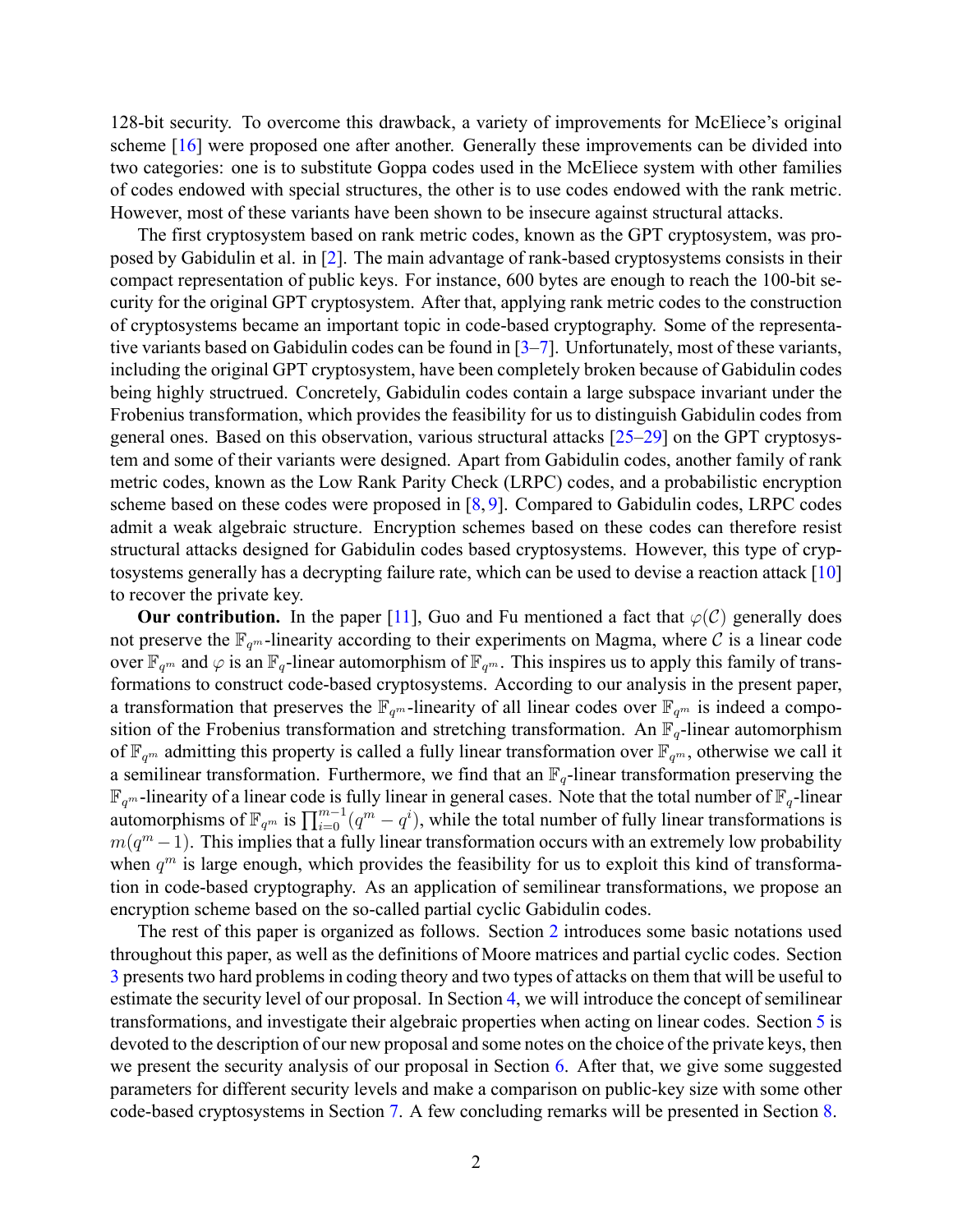## <span id="page-2-0"></span>**2 Preliminaries**

This section mainly presents some notation used throughout this paper, as well as basic concepts about Gabidulin codes and the so-called partial cyclic codes.

### **2.1 Notations and basic concepts**

Let  $\mathbb{F}_q$  be a finite field, and  $\mathbb{F}_{q^m}$  be an extension field of  $\mathbb{F}_q$  of degree *m*. A vector  $a \in \mathbb{F}_{q^m}^m$  is called a basis vector of  $\mathbb{F}_{q^m}$  over  $\mathbb{F}_q$  if components of *a* are linearly independent over  $\mathbb{F}_q$ . Particularly, we call  $\alpha$  a polynomial element if  $\boldsymbol{a} = (1, \alpha, \dots, \alpha^{m-1})$  forms a basis vector of  $\mathbb{F}_{q^m}$  over  $\mathbb{F}_q$ , and call  $\alpha$  a normal element if  $\boldsymbol{a} = (\alpha, \alpha^q, \dots, \alpha^{q^{m-1}}) \in \mathbb{F}_{q^m}^m$  forms a basis vector. For two positive integers *k* and *n*, denote by  $\mathcal{M}_{k,n}(\mathbb{F}_q)$  the space of all  $k \times n$  matrices over  $\mathbb{F}_q$ , and by  $GL_n(\mathbb{F}_q)$  the set of all invertible matrices in  $\mathcal{M}_{n,n}(\mathbb{F}_q)$ . For a matrix  $M \in \mathcal{M}_{k,n}(\mathbb{F}_q)$ , let  $\langle M \rangle_q$  be the vector space spanned by the rows of M over  $\mathbb{F}_q$ .

An  $[n, k]$  linear code C over  $\mathbb{F}_{q^m}$  is a k-dimensional subspace of  $\mathbb{F}_{q^m}^n$ . The dual code of C, denoted by  $C^{\perp}$ , is the orthogonal space of  $C$  under the usual inner product over  $\mathbb{F}_{q^m}^n$ . A  $k \times n$  matrix *G* over  $\mathbb{F}_{q^m}$  of full row rank is called a generator matrix of *C* if its row vectors form a basis of *C*. A generator matrix *H* of *C <sup>⊥</sup>* is called a parity-check matrix of *C*. For a codeword *c ∈ C*, the Hamming support of *c*, denoted by  $\text{Supp}_H(c)$ , is defined to be the set of coordinates of *c* at which the components are nonzero. The Hamming weight of *c*, denoted by  $wt_H(c)$ , is the cardinality of Supp<sub>H</sub>(*c*). The minimum Hamming distance of C is defined as the minimum Hamming weight of nonzero codewords in *C*. The rank support of *c*, denoted by  $\text{Supp}_R(c)$ , is the linear space spanned by the components of *c* over  $\mathbb{F}_q$ . The rank weight of *c* with respect to  $\mathbb{F}_q$ , denoted by  $\text{wt}_R(c)$ , is defined to be the dimension of Supp<sub>*R*</sub>(*c*) over  $\mathbb{F}_q$ . For a matrix  $M \in \mathcal{M}_{k,n}(\mathbb{F}_{q^m})$ , the rank support Supp<sub>*R*</sub>(*M*) of *M* is defined to be the linear space spanned by entries of *M* over  $\mathbb{F}_q$ . Similarly, the rank weight of M with respect to  $\mathbb{F}_q$ , denoted by  $\text{wt}_R(M)$ , is defined as the dimension of  $\text{Supp}_R(M)$ over  $\mathbb{F}_q$ .

### **2.2 Gabidulin codes**

Before introducing Gabidulin codes, we present the concept of Moore matrices and some related results.

*Definition* 1 (Moore matrices). For an integer *i*, we denote by  $\alpha^{[i]} = \alpha^{q^i}$  the *i*-th Frobenius power of  $\alpha \in \mathbb{F}_{q^m}$ . By  $g^{[i]}$  we denote the component-wise *i*-th Frobenius power of  $g \in \mathbb{F}_{q^m}^n$ . A matrix  $G\in\mathcal{M}_{k,n}(\mathbb{F}_{q^m})$  is called a Moore matrix generated by  $\bm{g}$  if the  $i$ -th row vector of  $G$  is exactly  $\bm{g}^{[i-1]}$ for  $1 \leq i \leq k$ .

*Remark* 1. For an  $[n, k]$  linear code  $C \subseteq \mathbb{F}_{q^m}^n$ , the *i*-th Frobenius power of *C* is defined to be  $C^{[i]} =$  ${ \bf c}^{[i]}: {\bf c} \in C$ }. Furthermore, it is easy to verify that  $C^{[i]}$  is also an  $[n, k]$  linear code over  $\mathbb{F}_{q^m}$ .

The following proposition describes simple algebraic properties of Moore matrices.

**Proposition 1.** (1) *For two Moore matrices*  $A, B \in \mathcal{M}_{k,n}(\mathbb{F}_{q^m})$ ,  $A + B$  *is also a Moore matrix.* 

(2) For a vector  $a \in \mathbb{F}_{q^m}^n$  and a matrix  $Q \in \mathcal{M}_{n,l}(\mathbb{F}_q)$ , let  $A \in \mathcal{M}_{k,n}(\mathbb{F}_{q^m})$  be a Moore matrix *generated by*  $a$ *, then*  $AQ$  *is*  $a k \times l$  *Moore matrix generated by*  $aQ$ *.*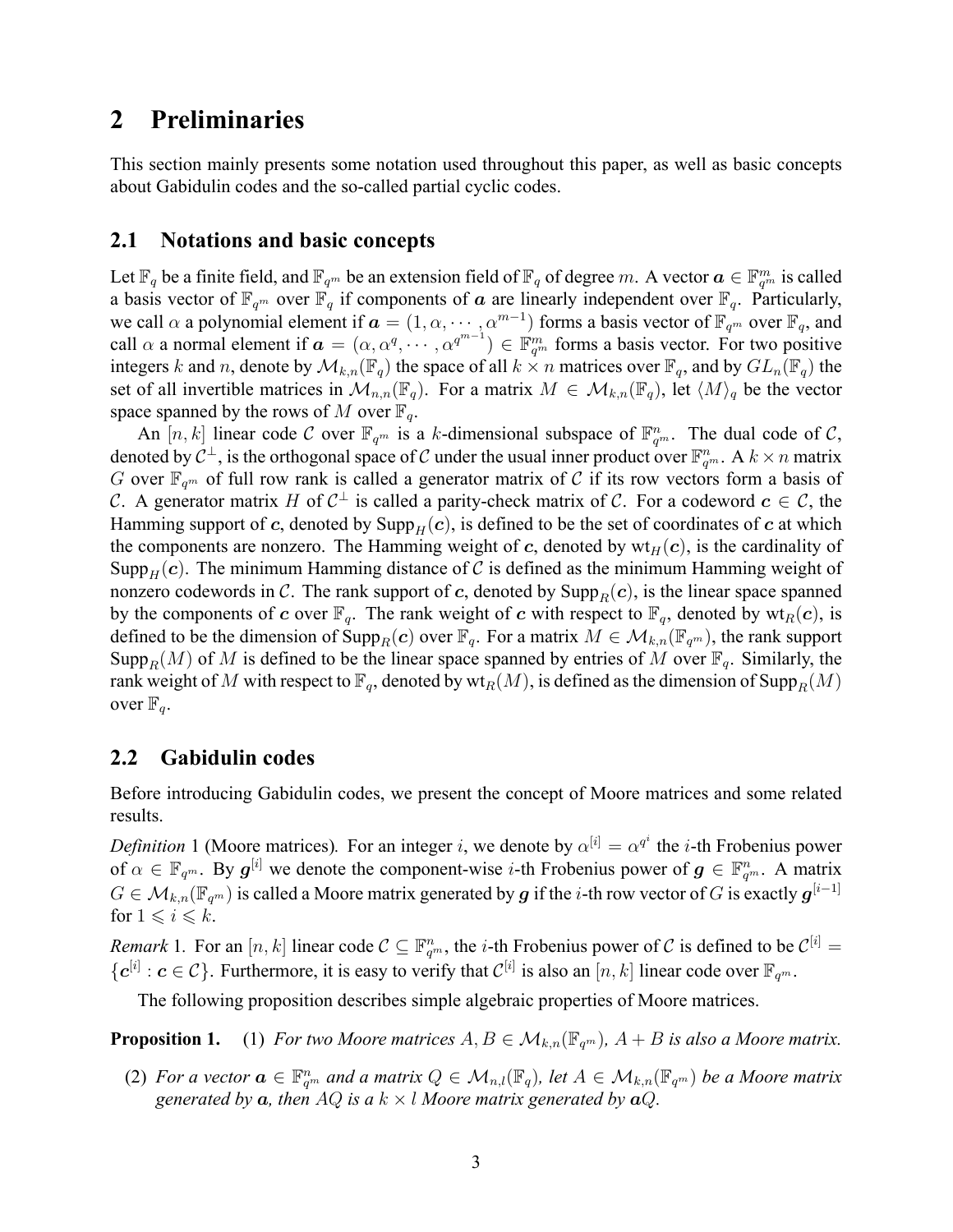- (3) For positive integers  $k \leq n \leq m$  and a vector  $\boldsymbol{a} = (\alpha_1, \dots, \alpha_n) \in \mathbb{F}_{q^m}^n$  with  $\text{wt}_R(\boldsymbol{a}) = n$ , *let*  $A \in \mathcal{M}_{k,n}(\mathbb{F}_{q^m})$  *be a Moore matrix generated by a. Then A has full row rank, that is*  $Rank(A) = k$ .
- (4) For a vector  $\bm{a}\in \mathbb{F}_{q^m}^n$  with  $\mathrm{wt}_R(\bm{a})=s$  where  $s\leqslant n$  is a positive integer, let  $A\in \mathcal{M}_{k,n}(\mathbb{F}_{q^m})$ *be a Moore matrix generated by*  $a$ *. Then we have*  $Rank(A) = min\{s, k\}$ *.*

Now we introduce the definition of Gabidulin codes.

*Definition* 2 (Gabidulin codes). For positive integers  $k \le n \le m$  and  $g \in \mathbb{F}_{q^m}^n$  with  $\text{wt}_R(g) = n$ . Let  $G \in \mathcal{M}_{k,n}(\mathbb{F}_{q^m})$  be a Moore matrix generated by g, then the  $[n, k]$  Gabidulin code generated by *g* is defined to be the linear space  $\langle G \rangle_{q^m}$ .

Gabidulin codes can be seen as an analogue of generalized Reed-Solomon (GRS) codes in the rank metric, both of which have pretty good algebraic properties. An [*n, k*] Gabidulin code has minimum rank distance  $d = n - k + 1$  [[38\]](#page-20-0) and can correct up to  $\left\lfloor \frac{n-k}{2} \right\rfloor$  rank errors in theory. Efficient decoding algorithms for Gabidulin codes can be found in [\[39](#page-20-1)[–41](#page-20-2)].

### **2.3 Partial cyclic codes**

Lau and Tan [\[6](#page-17-3)] proposed the use of partial cyclic codes to shrink public-key size in rank metric based cryptography. Now we formally introduce this family of codes and some related results.

*Definition* 3 (Partial circulant matrices). For a vector  $m \in \mathbb{F}_q^n$ , the circulant matrix induced by *m* is a matrix  $M \in \mathcal{M}_{n,n}(\mathbb{F}_q)$  whose first row is *m* and *i*-th row is obtained by cyclically right shifting its *i* − 1-th row for  $2 \leq i \leq n$ . For a positive integer  $k \leq n$ , the  $k \times n$  partial circulant matrix generated by  $m$ , denoted by  $PC_k(m)$ , is defined to be the first k rows of M. Particularly, we denote by  $PC_n(m)$  the circulant matrix generated by m. Furthermore, we denote by  $PC_n(\mathbb{F}_q)$ the set of all  $n \times n$  circulant matrices over  $\mathbb{F}_q$ .

*Remark*2. Chalkley [[23\]](#page-19-2) proved that  $PC_n(\mathbb{F}_q)$  forms a commutative ring under usual matrix addition and multiplication. Let  $\mathbf{1} = (1,0,\dots,0) \in \mathbb{F}_q^n$ , then  $PC_k(\mathbf{m}) = PC_k(\mathbf{1}) \cdot PC_n(\mathbf{m})$  for any  $m \in \mathbb{F}_q^n$ . It follows that for a  $k \times n$  partial circulant matrix *A* over  $\mathbb{F}_q$  and  $B \in PC_n(\mathbb{F}_q)$ , *AB* is also a  $k \times n$  partial circulant matrix.

The following two propositions first describe a sufficient and necessary condition for a circulant matrix being invertible, and then make an accurate estimation on the number of invertible circulant matrices over  $\mathbb{F}_q$ .

**Proposition 2.** [[21\]](#page-19-3) For a vector  $\boldsymbol{m} = (m_0, \dots, m_{n-1}) \in \mathbb{F}_q^n$ , we define  $\boldsymbol{m}(x) = \sum_{i=0}^{n-1} m_i x^i \in$  $\mathbb{F}_q[x]$ . A sufficient and necessary condition for  $PC_n(m)$  being invertible is  $gcd(m(x), x^n - 1) = 1$ .

**Proposition 3.** [[22\]](#page-19-4) For a polynomial  $f(x) \in \mathbb{F}_q[x]$  of degree n, let  $g_1(x), \dots, g_r(x) \in \mathbb{F}_q[x]$  be r distinct irreducible factors of  $f(x)$ , i.e.  $f(x) = \prod_{i=1}^{r} g_i(x)^{e_i}$  for some positive integers  $e_1, \dots, e_r$ . Let  $d_i = \deg(g_i(x))$  for  $1 \leq i \leq r$ , then

<span id="page-3-0"></span>
$$
\Phi_q(f(x)) = q^n \prod_{i=1}^r (1 - \frac{1}{q^{d_i}}),\tag{1}
$$

*where*  $\Phi_q(f(x))$  *denotes the number of polynomials relatively prime to*  $f(x)$  *of degree less than n.*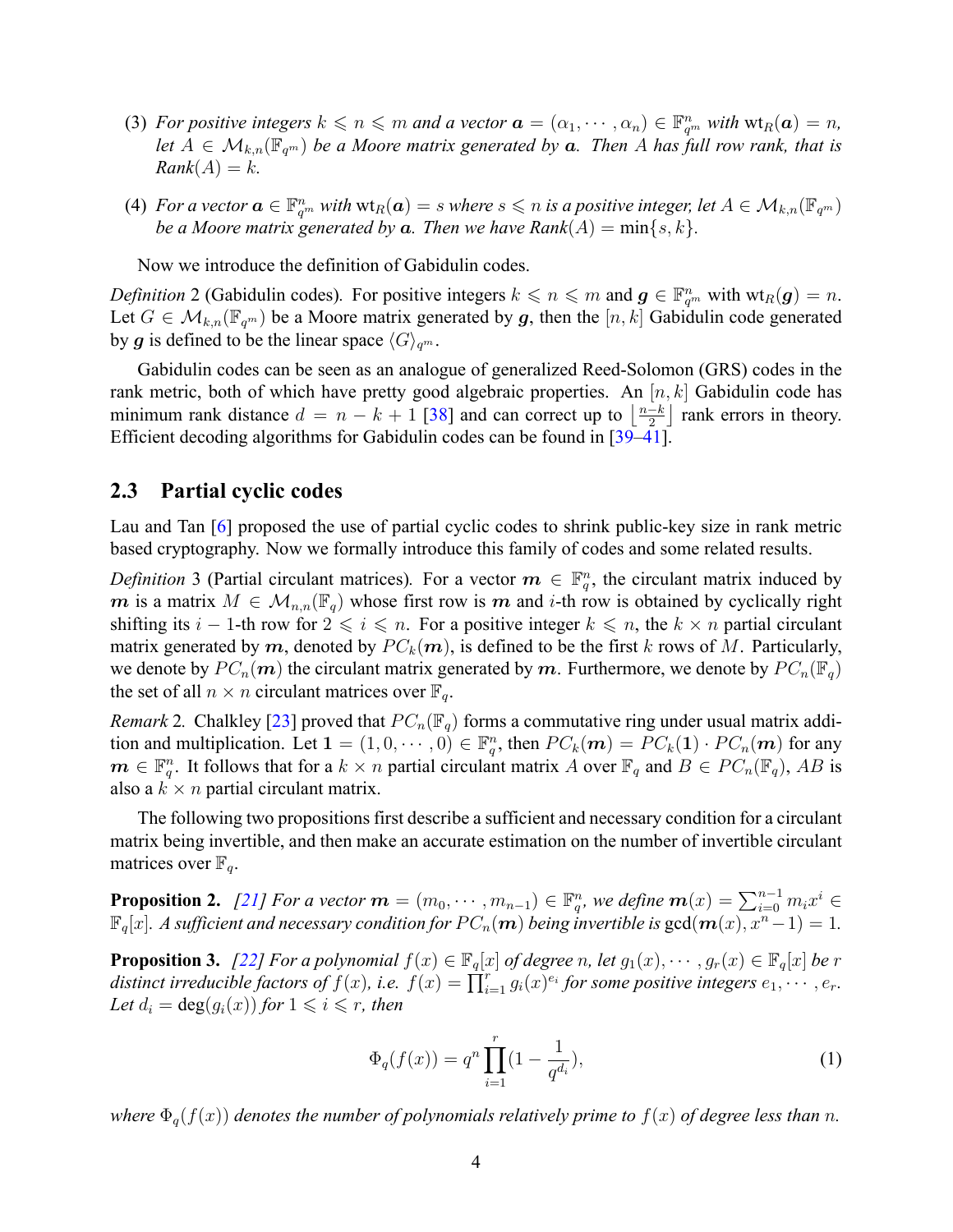Now we introduce the so-called partial cyclic codes.

<span id="page-4-1"></span>*Definition* 4 (Partial cyclic codes). For a vector  $a \in \mathbb{F}_q^n$ , let  $G = PC_k(a)$  be a partial circulant matrix induced by *a*. An [*n, k*] linear code  $C = \langle G \rangle_q$  is called a partial cyclic code generated by *a*. *Remark* 3. For a normal element  $g \in \mathbb{F}_{q^n}$  with respect to  $\mathbb{F}_q$ , let  $g = (g^{[n-1]}, g^{[n-2]}, \dots, g)$  and  $G = PC_k(g)$ . Easily it can be verified that *G* is a  $k \times n$  Moore matrix. An [n, k] linear code  $G = \langle G \rangle_{q^n}$  is called a partial cyclic Gabidulin code generated by g.

As for the total number of  $[n, k]$  partial cyclic Gabidulin codes over  $\mathbb{F}_{q^n}$ , or equivalently the total number of normal elements of  $\mathbb{F}_{q^n}$  over  $\mathbb{F}_q$ , we present the following proposition.

**Proposition 4.** [[22\]](#page-19-4) Normal elements of  $\mathbb{F}_{q^n}$  over  $\mathbb{F}_q$  are in one-to-one correspondence to circulant *matrices in*  $GL_n(\mathbb{F}_q)$ , which implies that the total number of normal elements of  $\mathbb{F}_{q^n}$  over  $\mathbb{F}_q$  can *be evaluated as*  $\Phi_q(x^n - 1)$ *.* 

## <span id="page-4-0"></span>**3 Hard problems in coding theory**

This section mainly discusses classical hard problems in coding theory on which the security of code-based cryptosystems relies, as well as some attacks on them that will be useful to estimate the security level of our proposal later in this paper.

*Definition* 5 (Syndrome Decoding (SD) Problem)*.* Given positive integers *n, k* and *t*, let *H* be an  $(n-k) \times n$  matrix over  $\mathbb{F}_q$  of full rank and  $s \in \mathbb{F}_q^{n-k}$ . The SD problem with parameters  $(q, n, k, t)$ is to search for a vector  $e \in \mathbb{F}_q^n$  such that  $s = eH^T$  and  $wt_H(e) = t$ .

The SD problem, proved to be NP-complete by Berlekamp et al. in [\[15](#page-18-6)], plays a crucial role in both complexity theory and code-based cryptography. The first instance of the SD problem being used in code-based cryptography is the McEliece cryptosystem[[16\]](#page-18-0) based on Goppa codes. A rank metric counterpart of this problem is the rank syndrome decoding problem described as follows.

<span id="page-4-2"></span>*Definition* 6 (Rank Syndrome Decoding (RSD) Problem)*.* Given positive integers *m, n, k* and *t*, let *H* be an  $(n-k) \times n$  matrix over  $\mathbb{F}_{q^m}$  of full rank and  $s \in \mathbb{F}_{q^m}^{n-k}$ . The RSD problem with parameters  $(q, m, n, k, t)$  is to search for a vector  $e \in \mathbb{F}_{q^m}^n$  such that  $s = eH^T$  and  $\text{wt}_R(e) = t$ .

The RSD problem is an important issue in rank metric based cryptography, which has been used for designing cryptosystems since the proposal of the GPT cryptosystem [\[2\]](#page-17-1) in 1991. However, the hardness of this problem had never been proved until the work in [\[14](#page-18-7)], where the authors gave a randomized reduction of the SD problem to the RSD problem.

Generally speaking, attacks on the RSD problem can be divided into two categories, namely the combinatorial attack and algebraic attack. The main idea of combinatorial attacks consists in solving a linear system obtained from the parity-check equation, whose unknowns are components of  $e_i$  ( $1 \leq i \leq n$ ) with respect to a potential support of *e*. Up to now, the best known combinatorial attacks can be found in [\[17](#page-18-8), [19,](#page-18-9) [20\]](#page-18-10), as summarized in Table [1.](#page-5-1)

As for the algebraic attack, the main idea consists in converting an RSD instance into a quadratic system and then solving this system using algebraic approaches. Here in this paper, we mainly consider the attacks proposed in  $[12, 13, 18, 19]$  $[12, 13, 18, 19]$  $[12, 13, 18, 19]$  $[12, 13, 18, 19]$  $[12, 13, 18, 19]$  $[12, 13, 18, 19]$ , whose complexity and applicable condition are summarized in Table [2.](#page-5-2)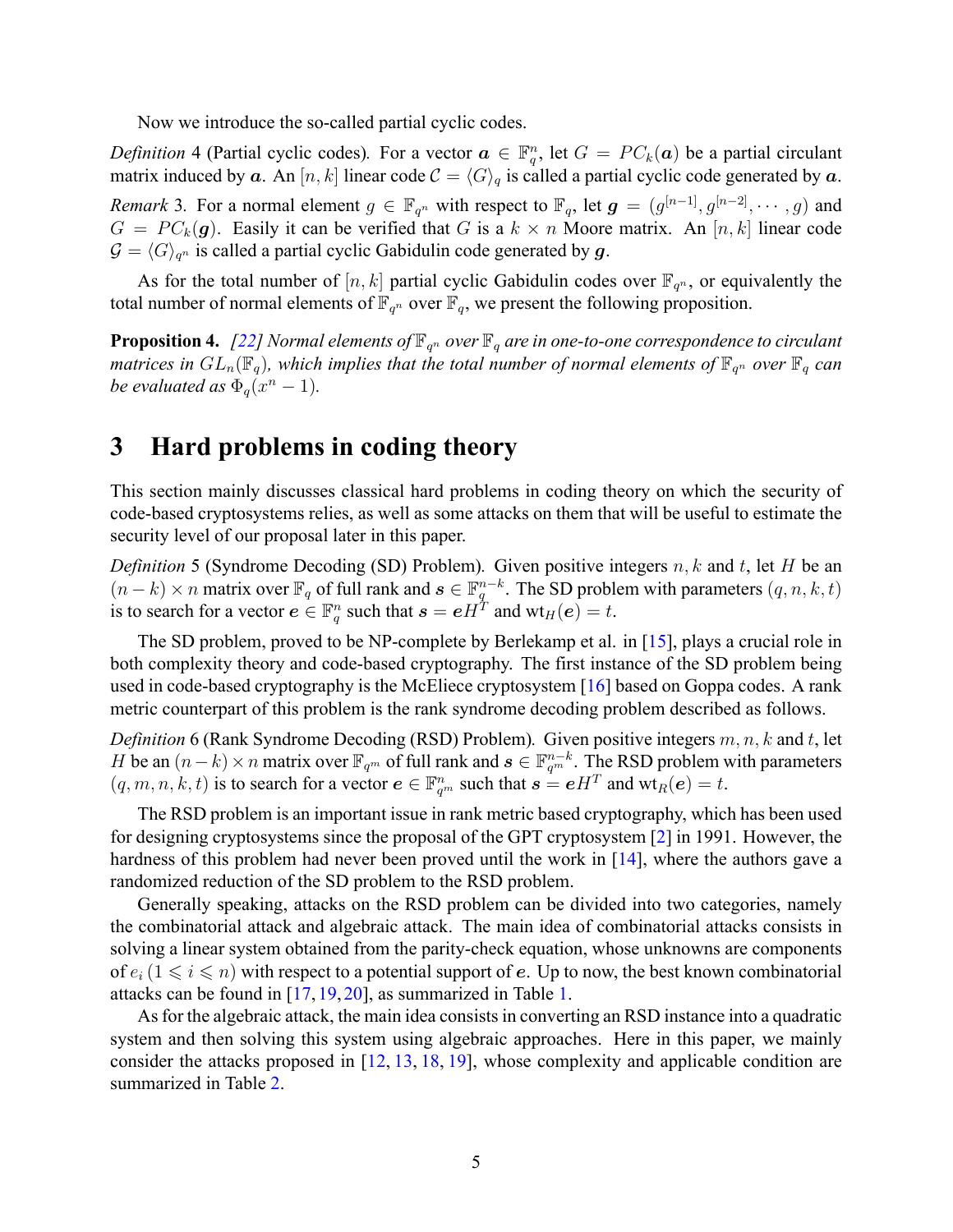<span id="page-5-1"></span>

| Attack             | Complexity                                                                                                                                      |
|--------------------|-------------------------------------------------------------------------------------------------------------------------------------------------|
| $\lceil 17 \rceil$ | $\mathcal{O}\left(\min\left\{m^3t^3q^{(t-1)(k+1)},(k+t)^3t^3q^{(t-1)(m-t)}\right\}\right)$                                                      |
| $\lceil 19 \rceil$ | $\mathcal{O}\left((n-k)^3m^3q^{\min\left\{t\left\lceil \frac{mk}{n}\right\rceil,(t-1)\left\lceil \frac{m(k+1)}{n}\right\rceil \right\}}\right)$ |
| $\lceil 20 \rceil$ | $\mathcal{O}\left((n-k)^3m^3q^{t\left\lceil\frac{m(k+1)}{n}\right\rceil-m}\right)$                                                              |

Table 1: Best known combinatorial attacks on the RSD problem.

<span id="page-5-2"></span>

| Attack             | Condition                                          | Complexity                                                                                                                                                                        |  |  |  |
|--------------------|----------------------------------------------------|-----------------------------------------------------------------------------------------------------------------------------------------------------------------------------------|--|--|--|
| [19]               | $\left  \frac{(t+1)(k+1)-(n+1)}{t} \right  \leq k$ | $\mathcal{O}\left(k^3t^3q^{t\left\lceil \frac{(t+1)(k+1)-(n+1)}{t}\right\rceil }\right)$                                                                                          |  |  |  |
| $\lceil 18 \rceil$ |                                                    | $\mathcal{O}\left(k^3m^3q^t\left \frac{km}{n}\right \right)$                                                                                                                      |  |  |  |
| $[12]$             | $m\binom{n-k-1}{t}\geqslant \binom{n}{t}-1$        | $\mathcal{O}\left(m\binom{n-p-k-1}{t}\binom{n-p}{t}^{\omega-1}\right)$ , where $\omega = 2.81$ and<br>$p = \min\{1 \leq i \leq n : m\binom{n-i-k-1}{t} \geq \binom{n-i}{t} - 1\}$ |  |  |  |
| $\lceil 13 \rceil$ |                                                    | $\mathcal{O}\left(\left(\frac{((m+n)t)^t}{t!}\right)^{\omega}\right)$                                                                                                             |  |  |  |
| $[12]$             | $m\binom{n-k-1}{t} < \binom{n}{t} - 1$             | $\mathcal{O}\left(q^{at}m\binom{n-k-1}{t}\binom{n-a}{t}^{\omega-1}\right)$ , where $a=$<br>$\min\{1 \leq i \leq n : m\binom{n-k-1}{t} \geq \binom{n-i}{t} - 1\}$                  |  |  |  |
| $\lceil 13 \rceil$ |                                                    | $\mathcal{O}\left(\left(\frac{((m+n)t)^{t+1}}{(t+1)!}\right)^{\infty}\right)$                                                                                                     |  |  |  |

Table 2: Best known algebraic attacks on the RSD problem.

## <span id="page-5-0"></span>**4 Semilinear transformations**

Note that  $\mathbb{F}_{q^m}$  can be seen as an *m*-dimensional linear space over  $\mathbb{F}_q$ . Let  $\mathbf{a} = (\alpha_1, \dots, \alpha_m)$  and  $\mathbf{b} = (\beta_1, \dots, \beta_m)$  be two basis vectors of  $\mathbb{F}_{q^m}$  over  $\mathbb{F}_q$ . For any  $\alpha = \sum_{i=1}^m \lambda_i \alpha_i \in \mathbb{F}_{q^m}$  with  $\lambda_i \in \mathbb{F}_q$ , we define an  $\mathbb{F}_q$ -linear automorphism of  $\mathbb{F}_{q^m}$  as

$$
\varphi(\alpha) = \sum_{i=1}^{m} \lambda_i \varphi(\alpha_i) = \sum_{i=1}^{m} \lambda_i \beta_i.
$$

By  $Aut_q(\mathbb{F}_{q^m})$  we denote the set of all  $\mathbb{F}_q$ -linear automorphisms of  $\mathbb{F}_{q^m}$ . Furthermore, we introduce the following notation:

- (1) For a vector  $\mathbf{v} = (v_1, \dots, v_n) \in \mathbb{F}_{q^m}^n$ , we define  $\varphi(\mathbf{v}) = (\varphi(v_1), \dots, \varphi(v_n));$
- (2) For a set  $\mathcal{V} \subseteq \mathbb{F}_{q^m}^n$ , we define  $\varphi(\mathcal{V}) = \{\varphi(\boldsymbol{v}) : \boldsymbol{v} \in \mathcal{V}\};$
- (3) For a matrix  $M = (M_{ij}) \in \mathcal{M}_{k,n}(\mathbb{F}_{q^m})$ , we define  $\varphi(M) = (\varphi(M_{ij}))$ .

In the remainder of this section, we will do further study on this type of transformations. Firstly, we present a basic fact about the  $\mathbb{F}_q$ -linear automorphisms of  $\mathbb{F}_{q^m}$ .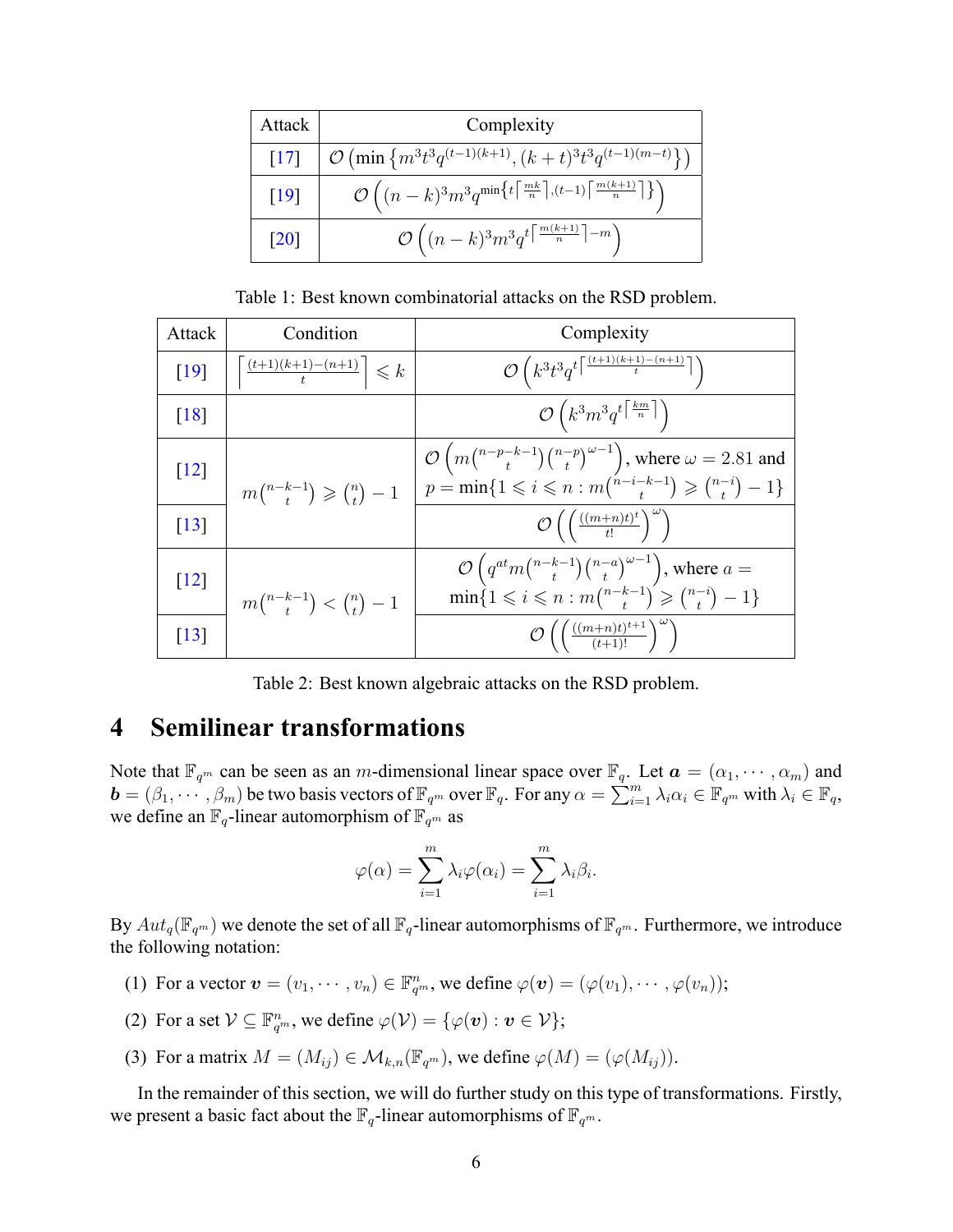<span id="page-6-2"></span>**Proposition 5.** *The total number of*  $\mathbb{F}_q$ -linear automorphisms of  $\mathbb{F}_{q^m}$  is

$$
\prod_{i=0}^{m-1} (q^m - q^i).
$$

*Proof.* It is easy to see that all the transformations in  $Aut_q(\mathbb{F}_{q^m})$  are in one-to-one correspondence to  $GL_m(\mathbb{F}_q)$ . By evaluating the cardinality of  $GL_m(\mathbb{F}_q)$ , we obtain the conclusion immediately.  $\Box$ 

For a vector  $\bm{c} \in \mathbb{F}_{q^m}^n$ , a natural question is how the Hamming (rank) weight of  $\bm{c}$  varies under the action of a transformation  $\varphi \in Aut_q(\mathbb{F}_{q^m})$ . For this reason, we introduce the following proposition.

<span id="page-6-0"></span>**Proposition 6.** An  $\mathbb{F}_q$ -linear automorphism of  $\mathbb{F}_{q^m}$  is isometric in both the Hamming metric and *rank metric.*

*Proof.* For any  $\alpha \in \mathbb{F}_{q^m}$  and  $\varphi \in Aut_q(\mathbb{F}_{q^m})$ , obviously  $\varphi(\alpha) = 0$  holds if and only if  $\alpha = 0$ . Hence we have  $\text{Supp}_H(\varphi(\boldsymbol{v})) = \text{Supp}_H(\boldsymbol{v})$  for any  $\boldsymbol{v} \in \mathbb{F}_{q^m}^n$ , which implies that  $\text{wt}_H(\varphi(\boldsymbol{v})) = \text{wt}_H(\boldsymbol{v})$ .

As for the rank metric, let  $v \in \mathbb{F}_{q^m}^n$  such that  $\text{wt}_R(v) = n$ . If  $\text{wt}_R(\varphi(v)) < n$ , then there exists  $\mathbf{b} \in \mathbb{F}_q^n \setminus \{0\}$  such that  $\varphi(\mathbf{v})\mathbf{b}^T = \varphi(\mathbf{v}\mathbf{b}^T) = 0$ . This implies that  $\mathbf{v}\mathbf{b}^T = 0$ , which conflicts with  $\text{wt}_R(\bm{v}) = n$ . More generally, suppose that  $\text{wt}_R(\bm{v}) = r \lt n$ . Then there exist  $\bm{v}^* \in \mathbb{F}_{q^m}^r$  with  $\mathrm{wt}_R(\bm{v}^*)=r$  and  $Q\in GL_n(\mathbb{F}_q)$  such that  $\bm{v}=(\bm{v}^*|\bm{0})Q.$  It follows that  $\varphi(\bm{v})=(\varphi(\bm{v}^*)|\bm{0})Q$  and  $\text{therefore wt}_R(\varphi(\boldsymbol{v})) = \text{wt}_R(\varphi(\boldsymbol{v}^*)) = r.$  $\Box$ 

*Remark* 4. Let K be an extension field of  $\mathbb{F}_{q^m}$ . Similar to Proposition [6](#page-6-0), we can deduce from a direct verification that an  $\mathbb{F}_{q^m}$ -linear automorphism of K preserves the rank weight of a vector in  $\mathbb{K}^n$  with respect to  $\mathbb{F}_q$ .

 $\text{For } \varphi \in Aut_q(\mathbb{F}_{q^m})$  and a linear code  $\mathcal{C} \subseteq \mathbb{F}_{q^m}^n$ , it is clear that  $\varphi(\mathcal{C})$  is an  $\mathbb{F}_q$ -linear space, but generally no longer  $\mathbb{F}_{q^m}$ -linear. Based on this observationm, we classify the  $\mathbb{F}_q$ -linear automorphisms of  $\mathbb{F}_{q^m}$  as follows.

*Definition* 7. Let  $C \subseteq \mathbb{F}_{q^m}^n$  be an  $[n,k]$  linear code and  $\varphi \in Aut_q(\mathbb{F}_{q^m})$ . If  $\varphi(C)$  is also an  $\mathbb{F}_{q^m}$ -linear code, we say that  $\varphi$  is linear on *C*. Otherwise, we say that  $\varphi$  is semilinear on *C*. If  $\varphi$  is linear on all linear codes over  $\mathbb{F}_{q^m}$ , we say that  $\varphi$  is fully linear over  $\mathbb{F}_{q^m}$ . Otherwise, we say that  $\varphi$  is semilinear over  $\mathbb{F}_{q^m}$ .

The following theorem provides a sufficient and necessary condition for  $\varphi \in Aut_q(\mathbb{F}_{q^m})$  being fully linear over  $\mathbb{F}_{q^m}$ .

<span id="page-6-1"></span>**Theorem 8.** Let  $a = (\alpha_1, \dots, \alpha_m)$  be a basis vector of  $\mathbb{F}_{q^m}$  over  $\mathbb{F}_q$  and  $\varphi \in Aut_q(\mathbb{F}_{q^m})$ . Let  $A = [\varphi(\alpha_1 \bm{a})^T, \cdots, \varphi(\alpha_m \bm{a})^T]^T$ , then a sufficient and necessary condition for  $\varphi$  being fully linear *is that A has rank* 1*.*

*Proof.* On the necessity aspect. Let  $C = \langle a \rangle_{q^m}$  and  $a_i = \varphi(\alpha_i a)$  be the *i*-th row vector of A. Note that  $\varphi$  is fully linear over  $\mathbb{F}_{q^m}$ , then  $\varphi$  is linear on *C*, or equivalently  $\varphi(\mathcal{C})$  is  $\mathbb{F}_{q^m}$ -linear. Let  $k = \dim_{q^m}(\varphi(\mathcal{C}))$ , then  $(q^m)^k = |\varphi(\mathcal{C})| = |\mathcal{C}| = q^m$  and therefore  $k = 1$ . The conclusion is proved immediately because of  $a_i$  ( $1 \leq i \leq m$ ) being contained in  $\varphi(\mathcal{C})$ .

On the sufficiency aspect. Let  $\mathcal{V} = \{\sum_{j=1}^{m} \lambda_j \mathbf{a}_j : \lambda_j \in \mathbb{F}_q\}$  and  $\mathcal{V}_i = \{\mu \mathbf{a}_i : \mu \in \mathbb{F}_{q^m}\}\$  for any  $1 \le i \le m$ . Note that *A* has rank 1 over  $\mathbb{F}_{q^m}$ , then there exists  $\mu_{ij} \in \mathbb{F}_{q^m}^* = \mathbb{F}_{q^m} \setminus \{0\}$  such that  $a_j = \mu_{ij} a_i$  for any  $1 \leq i, j \leq m$ . It follows that  $\mathcal{V} = {\sum_{j=1}^m \lambda_j \mu_{ij} a_i : \lambda_j \in \mathbb{F}_q}$  and furthermore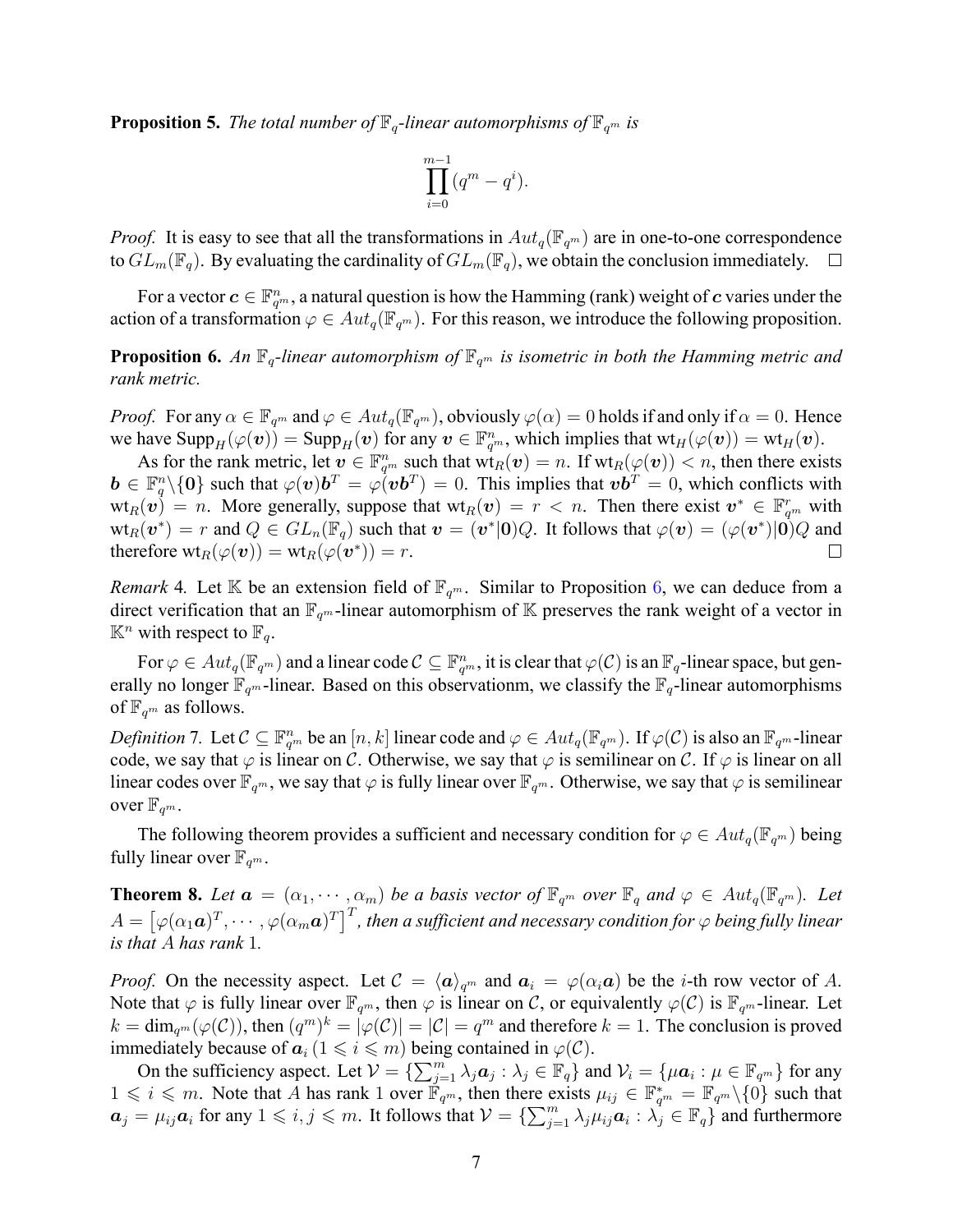$\mathcal{V} \subseteq \mathcal{V}_i$ . Together with  $|\mathcal{V}| = |\mathcal{V}_i| = q^m$ , we have  $\mathcal{V} = \mathcal{V}_i$ . Hence for any  $\mu \in \mathbb{F}_{q^m}$ , there exist  $\lambda_{i1}, \dots, \lambda_{im} \in \mathbb{F}_q$  such that  $\mu a_i = \sum_{j=1}^m \lambda_{ij} a_j$ .

Let C be an arbitrary linear code over  $\mathbb{F}_{q^m}$ . For any  $c \in \varphi(\mathcal{C})$ , there exists  $u \in \mathcal{C}$  such that  $c = \varphi(\boldsymbol{u})$ . Meanwhile, there exists  $M \in \mathcal{M}_{m,n}(\mathbb{F}_q)$  such that  $\boldsymbol{u} = \boldsymbol{a}M$ . It follows that

$$
\mathbf{a}_j M = \varphi(\alpha_j \mathbf{a}) M = \varphi(\alpha_j \mathbf{a} M) = \varphi(\alpha_j \mathbf{u}) \in \varphi(\mathcal{C})
$$

for any  $1 \leq j \leq m$ . Assume that  $\sum_{i=1}^{m} a_i \alpha_i = 1$  for  $a_i \in \mathbb{F}_q$ , then  $\mathbf{u} = \mathbf{a}M = \sum_{i=1}^{m} a_i \alpha_i \mathbf{a}M$ . Hence

$$
\mu \mathbf{c} = \mu \varphi(\mathbf{u}) = \mu \varphi(\sum_{i=1}^m a_i \alpha_i \mathbf{a} M) = \mu \sum_{i=1}^m a_i \varphi(\alpha_i \mathbf{a}) M = \sum_{i=1}^m a_i \mu \mathbf{a}_i M.
$$

Note that for any  $\mu \in \mathbb{F}_{q^m}$  and  $1 \leqslant i \leqslant m$ , there exists  $\lambda_{ij} \in \mathbb{F}_q$  such that  $\mu \mathbf{a}_i = \sum_{j=1}^m \lambda_{ij} \mathbf{a}_j$ . Hence

$$
\mu \mathbf{c} = \sum_{i=1}^{m} a_i \left( \sum_{j=1}^{m} \lambda_{ij} \mathbf{a}_j \right) M = \sum_{i=1}^{m} \sum_{j=1}^{m} \lambda_{ij} a_i (\mathbf{a}_j M) \in \varphi(\mathcal{C})
$$

because of  $a_jM \in \varphi(C)$  and  $\varphi(C)$  being  $\mathbb{F}_q$ -linear. Following this, we conclude that  $\varphi(C)$  is  $\mathbb{F}_{q^m}$ linear and therefore  $\varphi$  is fully linear over  $\mathbb{F}_{q^m}$ .

*Remark* 5. Note that the rank of A is independent of the basis vector. More generally, let  $a_1$  and  $a_2$ be another two basis vectors of  $\mathbb{F}_{q^m}$  over  $\mathbb{F}_q$ , then there exist  $Q_1, Q_2 \in PC_n(\mathbb{F}_q) \cap GL_n(\mathbb{F}_q)$  such that  $a_1 = aQ_1$  and  $a_2 = aQ_2$ . Let  $A' = \varphi(a_1^T a_2)$ , then  $A' = \varphi((aQ_1)^T a Q_2) = \varphi(Q_1^T a^T a Q_2) =$  $Q_1^T A Q_2$ , which leads to the conclusion that  $\text{Rank}(A) = \text{Rank}(A')$ .

The following theorem gives an accurate count of fully linear transformations over  $\mathbb{F}_{q^m}$ .

<span id="page-7-2"></span>**Theorem 9.** The total number of fully linear transformations over  $\mathbb{F}_{q^m}$  with respect to  $\mathbb{F}_q$  is  $m(q^m - 1)$ 1)*.*

*Proof.* Let  $\varphi \in Aut_q(\mathbb{F}_{q^m})$  and  $\boldsymbol{a} = (1, \alpha, \dots, \alpha^{m-1})$  where  $\alpha$  is a polynomial element of  $\mathbb{F}_{q^m}$ over  $\mathbb{F}_q$ . By Theorem [8,](#page-6-1) a necessary condition for  $\varphi$  being fully linear is that  $\varphi(\alpha a) = \gamma \varphi(a)$ , or equivalently

$$
(\varphi(\alpha), \varphi(\alpha^2), \cdots, \varphi(\alpha^m)) = \gamma(\varphi(1), \varphi(\alpha), \cdots, \varphi(\alpha^{m-1}))
$$
\n(2)

holdsfor some  $\gamma \in \mathbb{F}_{q^m}.$  Assume that  $\varphi(1) = \beta \in \mathbb{F}_{q^m}^*$ , then we can deduce from ([2\)](#page-7-0) that

$$
\varphi(\alpha^i) = \gamma \varphi(\alpha^{i-1}) = \gamma^i \beta \text{ for } 1 \leqslant i \leqslant m.
$$

Let  $f(x) = x^m + \sum_{i=0}^{m-1} a_i x^i \in \mathbb{F}_q[x]$  be the minimal polynomial of  $\alpha$ , then it follows that

<span id="page-7-1"></span><span id="page-7-0"></span>
$$
f(\alpha) = \alpha^m + \sum_{i=0}^{m-1} a_i \alpha^i = 0.
$$
 (3)

Because of  $\varphi$  being  $\mathbb{F}_q$ -linear, applying  $\varphi$  to both sides of [\(3](#page-7-1)) leads to the equation

$$
\varphi(\alpha^m) + \sum_{i=0}^{m-1} a_i \varphi(\alpha^i) = \gamma^m \beta + \sum_{i=0}^{m-1} a_i \gamma^i \beta = 0.
$$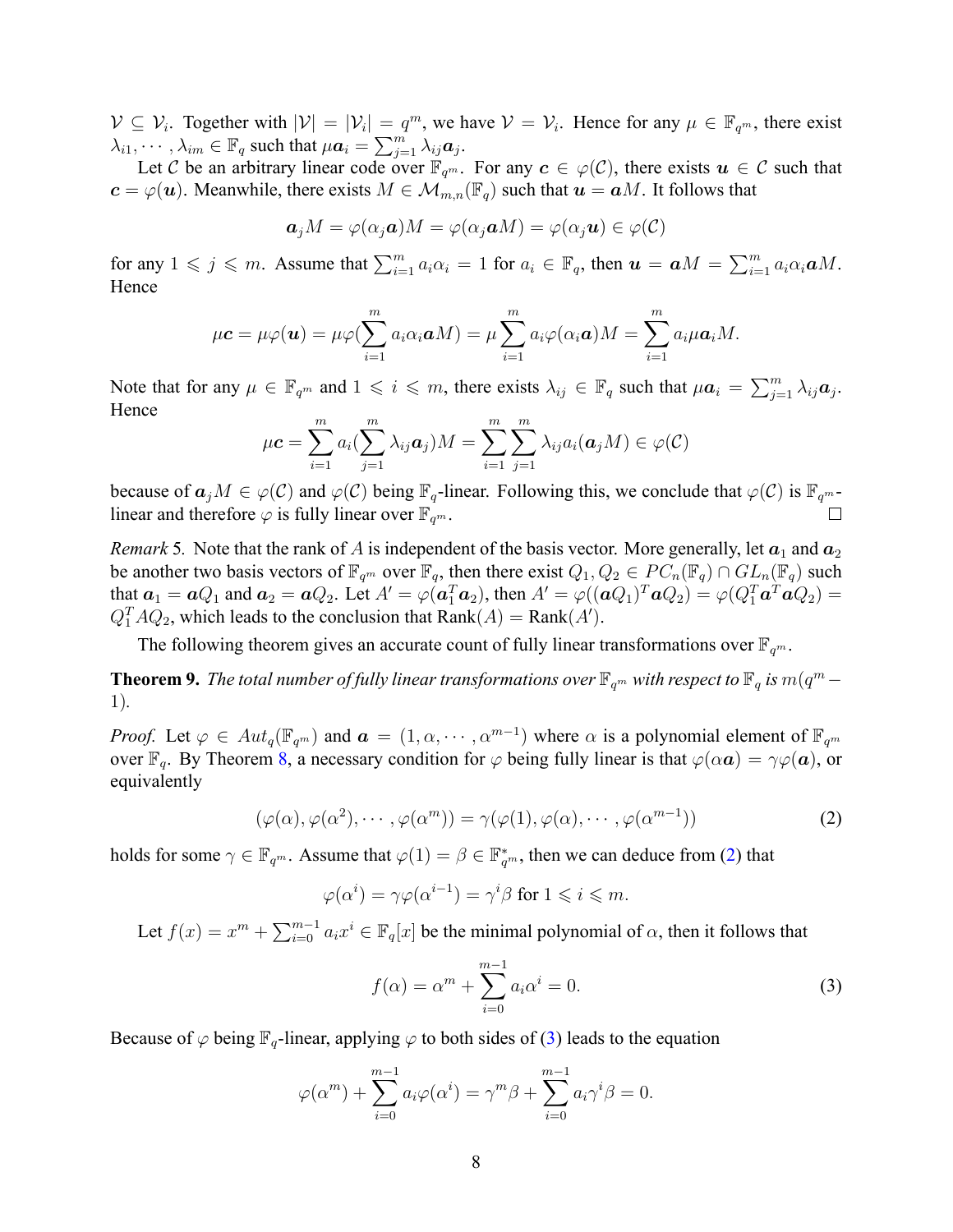This implies that  $f(\gamma) = 0$ , and there must be  $\gamma = \alpha^{[i]}$  for some  $0 \leqslant i \leqslant m - 1$ .

Conversely, let  $\Gamma = \{ \alpha^{[i]} : 0 \leq i \leq m-1 \}$ , then it is easy to verify that for any duple  $(\gamma, \beta) \in \Gamma \times \mathbb{F}_{q^m}^*$ , the  $\mathbb{F}_q$ -linear automorphism of  $\mathbb{F}_{q^m}$  determined by  $\varphi(\alpha^i) = \beta \gamma^i \ (0 \leq i \leq m-1)$ forms a fully linear transformation over  $\mathbb{F}_{q^m}$ . Hence all the fully linear transformations over  $\mathbb{F}_{q^m}$ are in one-to-one correspondence to the Cartesian product  $\Gamma \times \mathbb{F}_{q^m}^*$ , which leads to the conclusion immediately.  $\Box$ 

<span id="page-8-1"></span>*Remark* 6. For a polynomial element  $\alpha$  of  $\mathbb{F}_{q^m}$  over  $\mathbb{F}_q$ , let  $\Gamma = \{\alpha^{[i]}\}_{i=0}^{m-1}$  be the set of conjugates of  $\alpha$ . For any  $\gamma \in \Gamma$  and  $\beta \in \mathbb{F}_{q^m}^*$ , the  $\mathbb{F}_q$ -linear transformation, determined by  $\varphi(\alpha^i) = \beta \gamma^i$  for  $0 \leq i \leq m-1$ , forms a fully linear transformation over  $\mathbb{F}_{q^m}$  according to Theorem [9.](#page-7-2) Note that  $\gamma$  is a conjugate of  $\alpha$ , then there exists  $0\leqslant j\leqslant m-1$  such that  $\gamma=\alpha^{[j]}$ . For any  $\mu=\sum_{i=0}^{m-1}\lambda_i\alpha^i\in\mathbb{F}_{q^m}$ with  $\lambda_i \in \mathbb{F}_q$ , we have

$$
\varphi(\mu) = \varphi(\sum_{i=0}^{m-1} \lambda_i \alpha^i) = \sum_{i=0}^{m-1} \lambda_i \varphi(\alpha^i) = \sum_{i=0}^{m-1} \lambda_i \beta \gamma^i = \beta \sum_{i=0}^{m-1} \lambda_i (\alpha^{[j]})^i = \beta (\sum_{i=0}^{m-1} \lambda_i \alpha^i)^{[j]} = \beta \mu^{[j]}.
$$

This implies that a fully linear transformation over  $\mathbb{F}_{q^m}$  can be seen as a composition of the Frobenius transformation and stretching transformation.

<span id="page-8-0"></span>**Theorem 10.** For two positive integers  $k < n$ , let C be an  $[n, k]$  linear code over  $\mathbb{F}_{q^m}$ . Let  $G =$  $[I_k|A]$  be the systematic generator matrix of C, where  $I_k$  is the  $k \times k$  identity matrix and  $A = (A_{ij}) \in$  $\mathcal{M}_{k,n-k}(\mathbb{F}_{q^m})$ . Let  $\mathcal{S} = \{A_{ij} : 1 \leq i \leq k, 1 \leq j \leq n-k\}$ , then we have the following statements.

- (1) *If*  $S \subseteq \mathbb{F}_q$ *, then any*  $\varphi \in Aut_q(\mathbb{F}_{q^m})$  *is linear on*  $C$ *. Furthermore, we have*  $\varphi(C) = C$ *;*
- (2) If there exists  $\alpha \in S$  such that  $\alpha$  is a polynomial element of  $\mathbb{F}_{q^m}$  over  $\mathbb{F}_q$ , then any  $\varphi \in S$  $Aut_q(\mathbb{F}_{q^m})$  *is fully linear if and only if*  $\varphi$  *is linear on*  $\mathcal{C}$ *.*
- *Proof.* (1) Let  $g_i$  be the *i*-th row vector of *G*, then  $\varphi(\alpha g_i) = \varphi(\alpha)g_i$  holds for any  $\alpha \in \mathbb{F}_{q^m}$ . For any  $c \in C$ , there exists  $\bm{\lambda} = (\lambda_1, \cdots, \lambda_k) \in \mathbb{F}_{q^m}^k$  such that  $c = \bm{\lambda} G$ . Then we have

$$
\varphi(\boldsymbol{c}) = \varphi(\boldsymbol{\lambda}G) = \varphi(\sum_{i=1}^k \lambda_i \boldsymbol{g}_i) = \sum_{i=1}^k \varphi(\lambda_i \boldsymbol{g}_i) = \sum_{i=1}^k \varphi(\lambda_i) \boldsymbol{g}_i \in \mathcal{C},
$$

which suggests that  $\varphi(\mathcal{C}) \subseteq \mathcal{C}$ . Together with  $|\varphi(\mathcal{C})| = |\mathcal{C}|$ , there will be  $\varphi(\mathcal{C}) = \mathcal{C}$ .

(2) With the necessity being obvious, it suffices to prove the sufficiency. Without loss of generality, we consider the first row vector of *G* and assume that  $g_1 = (1, 0, \dots, 0, \alpha, \star) \in \mathbb{F}_{q^m}^n$ , where  $\alpha \in \mathbb{F}_{q^m}$  is a polynomial element and "<sup>\*</sup><sub>*\**</sub>" represents some vector in  $\mathbb{F}_{q^m}^{n-k-1}$ . Note that  $\varphi$  is linear on *C*, or equivalently  $\varphi(C)$  is an  $\mathbb{F}_{q^m}$ -linear code. Apparently  $\varphi(C)$  has  $\varphi(G)$ as a generator matrix, which implies that there exists  $\lambda = (\lambda_1, \dots, \lambda_k) \in \mathbb{F}_{q^m}^k$  such that  $\varphi(\beta g_1) = \lambda \varphi(G)$  for any  $\beta \in \mathbb{F}_{q^m}$ . It is clear that  $\lambda_1 \in \mathbb{F}_{q^m}^*$  and  $\lambda_i = 0$  for  $2 \leqslant i \leqslant k$ , which means  $\varphi(\beta g_1)$  and  $\varphi(g_1)$  are linearly dependent over  $\mathbb{F}_{q^m}$ . Then we can deduce that  $(\varphi(\beta), \varphi(\alpha\beta)) = \lambda_1(\varphi(1), \varphi(\alpha))$  and furthermore  $\varphi(1)\varphi(\alpha\beta) = \varphi(\alpha)\varphi(\beta)$ . Let  $\gamma = \frac{\varphi(\alpha)}{\varphi(1)}$ , then

$$
\varphi(\alpha\beta) = \frac{\varphi(\alpha)}{\varphi(1)}\varphi(\beta) = \gamma\varphi(\beta).
$$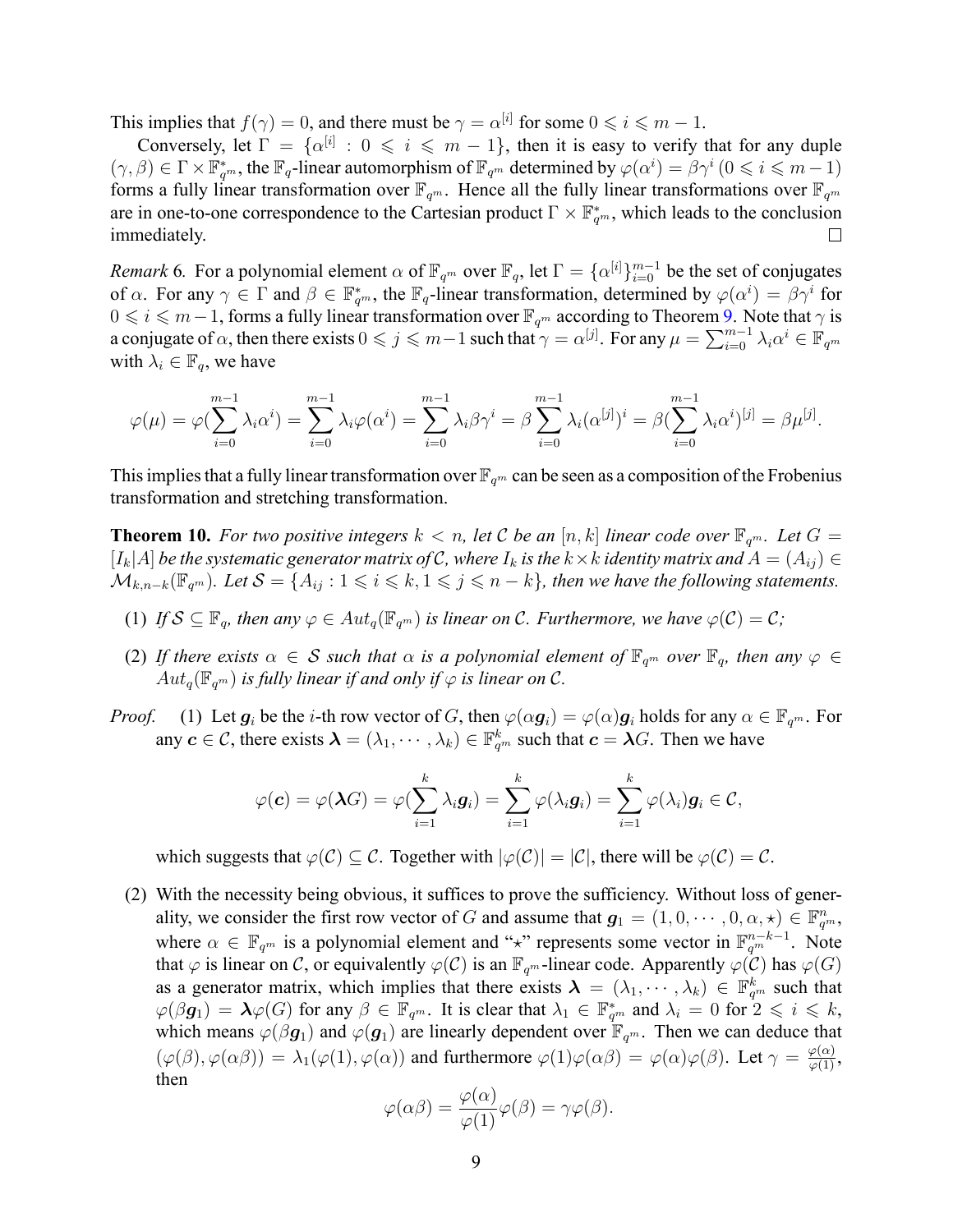Because of  $\alpha$  being a polynomial element,  $\bm{a}=(1,\alpha,\cdots,\alpha^{m-1})\in\mathbb{F}_{q^m}^m$  forms a basis vector of  $\mathbb{F}_{q^m}$  over  $\mathbb{F}_q$ . Following this, we have

$$
\varphi(\alpha \mathbf{a}) = (\varphi(\alpha), \cdots, \varphi(\alpha^m)) = (\gamma \varphi(1), \cdots, \gamma \varphi(\alpha^{m-1})) = \gamma \varphi(\mathbf{a}),
$$

and furthermore  $\varphi(\alpha^i\bm{a})=\gamma^i\varphi(\bm{a})$  for  $0\leqslant i\leqslant m-1.$  By Theorem [8,](#page-6-1) we have that  $\varphi$  forms a fully linear transformation over  $\mathbb{F}_{q^m}$ .

 $\Box$ 

**Corollary 1.** Let *m* be a prime and S be defined as above in Theorem [10.](#page-8-0) If there exists  $\alpha \in S$ *such that*  $\alpha \notin \mathbb{F}_q$ , then any  $\mathbb{F}_q$ -linear automorphism  $\varphi$  of  $\mathbb{F}_{q^m}$  *is fully linear if and only if*  $\varphi$  *is linear on C.*

*Proof.* Note that *m* is a prime, then any  $\alpha \in \mathbb{F}_{q^m} \setminus \mathbb{F}_q$  is a polynomial element of  $\mathbb{F}_{q^m}$  over  $\mathbb{F}_q$ . Hence the conclusion is proved immediately from Theorem [10](#page-8-0).  $\Box$ 

## <span id="page-9-0"></span>**5 Our proposal**

In this section, we will first give a formal description of our new proposal and then discuss how to choose the private key to avoid some potential structural weakness.

### **5.1 Description of our proposal**

For a given security level, choose a finite field  $\mathbb{F}_q$  and positive integers  $m, n, k, l, \lambda_1$  and  $\lambda_2$  such that  $n = lm$ . Let  $g = (g^{[n-1]}, g^{[n-2]}, \dots, g) \in \mathbb{F}_{q^n}^n$  be a normal basis vector of  $\mathbb{F}_{q^n}$  over  $\mathbb{F}_q$ , and  $G = PC_k(\mathbf{g}) \in \mathcal{M}_{k,n}(\mathbb{F}_{q^n})$  be a partial circulant matrix generated by *g*. Denote by *G* the  $[n, k]$ partial cyclic Gabidulin code over  $\mathbb{F}_{q^n}$  that has *G* as a generator matrix. Now we introduce the cryptosystem with the following three procedures.

• Key generation

For  $i = 1, 2$ , randomly choose an  $\mathbb{F}_q$ -linear space  $\mathcal{V}_i \subseteq \mathbb{F}_{q^n}$  such that  $\dim_q(\mathcal{V}_i) = \lambda_i$ . Randomly choose  $m_i \in \mathcal{V}_i^n$  such that  $\text{wt}_R(m_i) = \lambda_i$ . Let  $M_i = PC_n(m_i)$  and check whether or not  $M_i$  is invertible. If not, then rechoose  $m_i$  and repeat the process above. Randomly choose an  $\mathbb{F}_{q^m}$ -linear automorphism  $\varphi$  of  $\mathbb{F}_{q^n}$  such that  $\varphi$  is not fully linear over  $\mathbb{F}_{q^n}$ . Compute  $\varphi(GM_1^{-1})M_2^{-1} = PC_k(\mathbf{g}^*)$ , where  $\mathbf{g}^* = \varphi(\mathbf{g}M_1^{-1})M_2^{-1}$ . We publish  $(\mathbf{g}^*, t)$  as the public  $\left| \frac{n-k}{2\lambda_1 \lambda_2} \right|$  $\vert$ , and keep  $(m_1, m_2, \varphi)$  as the private key.

• Encryption

For a plaintext  $\bm{x}\in \mathbb{F}_{q^m}^k$ , randomly choose  $\bm{e}\in \mathbb{F}_{q^n}^n$  such that  $\text{wt}_R(\bm{e})=t.$  Then the ciphertext corresponding to *x* is computed as

$$
y = xPC_k(g^*) + e = x\varphi(GM_1^{-1})M_2^{-1} + e.
$$

• Decryption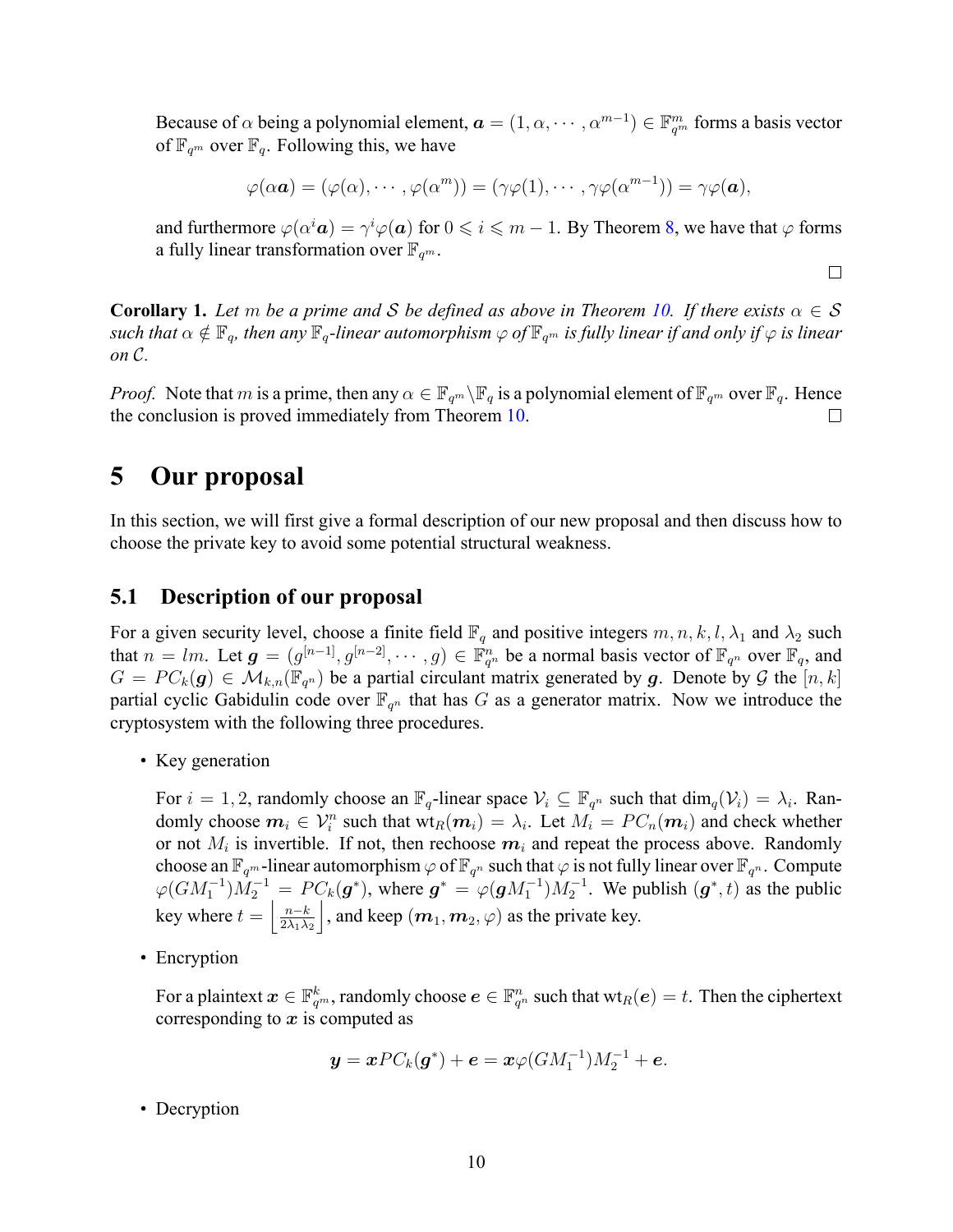For a ciphertext  $y \in \mathbb{F}_{q^n}^n$ , we first recover  $G = PC_k(g), M_1 = PC_n(m_1)$  and  $M_2 =$  $PC_n(m_2)$ . Then compute

$$
yM_2 = x\varphi(GM_1^{-1}) + eM_2 = \varphi(xGM_1^{-1}) + eM_2,
$$

and

$$
\boldsymbol{y}'=\varphi^{-1}(\boldsymbol{y}M_2)M_1=\boldsymbol{x}G+\varphi^{-1}(\boldsymbol{e}M_2)M_1.
$$

Let  $e' = \varphi^{-1}(eM_2)M_1$ , then we have

$$
\text{wt}_R(\boldsymbol{e}')\leqslant \text{wt}_R(\varphi^{-1}(\boldsymbol{e} M_2))\cdot \lambda_1=\text{wt}_R(\boldsymbol{e} M_2)\cdot \lambda_1\leqslant \text{wt}_R(\boldsymbol{e})\cdot \lambda_2\cdot \lambda_1\leqslant \left\lfloor \frac{n-k}{2}\right\rfloor.
$$

Applying the fast decoder of  ${\mathcal G}$  to  ${\mathcal y}'$  will lead to the error vector  $e'$ , then we can recover  $x$  by solving the linear system  $xG = y' - e'$  with  $\mathcal{O}(n^3)$  operations in  $\mathbb{F}_{q^n}$ .

### **5.2 A note on the underlying Gabidulin code**

Now we explain why the underlying Gabidulin code is not used as part of the private key. Firstly, we need to introduce the following proposition, which reveals the relationship between two normal basis vectors.

<span id="page-10-0"></span>**Proposition 7.** Let  $\alpha$  be a normal element of  $\mathbb{F}_{q^n}$  over  $\mathbb{F}_q$ , then  $\beta \in \mathbb{F}_{q^n}$  is normal if and only if *there exists*  $Q \in PC_n(\mathbb{F}_q) \cap GL_n(\mathbb{F}_q)$  *such that* 

$$
(\beta^{[n-1]}, \beta^{[n-2]}, \cdots, \beta) = (\alpha^{[n-1]}, \alpha^{[n-2]}, \cdots, \alpha)Q.
$$

*Proof.* Trivial from a straightforward verification.

Note that keeping the matrix  $G = PC_k(\boldsymbol{g})$  secret cannot enhance the security of the cryptosystem. Let  $g' \in \mathbb{F}_{q^n}^n$  be another normal basis vector of  $\mathbb{F}_{q^n}$  over  $\mathbb{F}_q$ . By Proposition [7,](#page-10-0) there exists a matrix  $Q\in PC_n(\mathbb{F}_q)\cap GL_n(\mathbb{F}_q)$  such that  $\bm{g}=\bm{g}'Q.$  Let  $G'=PC_k(\bm{g}'),$  then  $G=G'Q$  and

$$
\varphi(GM_1^{-1})M_2^{-1} = \varphi(G'QM_1^{-1})M_2^{-1} = \varphi(G'M_1^{-1})QM_2^{-1} = \varphi(G'M_1^{-1})M_2'^{-1},
$$

where  $M'_2 = M_2 Q^{-1} \in PC_n(\mathbb{F}_{q^n}) \cap GL_n(\mathbb{F}_{q^n})$  satisfying  $wt_R(M'_2) = \lambda_2$ . Furthermore, it is easy to verify that anyone possessing the knowledge of  $\varphi, \mathbf{g}', M_1$  and  $M'_2$  can decrypt any ciphertext in polynomial time. This implies that breaking this cryptosystem can be reduced to recovering  $\varphi$ ,  $M_1$ and *M′* 2 . Hence we conclude that it does not make a difference to keep the underlying partial cyclic Gabidulin code secret.

#### **5.3 On the choice of** *φ*

First we explain why the secret transformation  $\varphi$  cannot be fully linear over  $\mathbb{F}_{q^n}$ . Assume that  $\varphi$  is fully linear over  $\mathbb{F}_{q^n}$  with respect to  $\mathbb{F}_{q^m}$ , then by Remark [6](#page-8-1) there exist  $\beta \in \mathbb{F}_{q^n}^*$  and  $0 \leqslant j \leqslant l-1$ such that

$$
\varphi(GM_{1}^{-1})=\beta(GM_{1}^{-1})^{[mj]}=\beta G^{[mj]}(M_{1}^{-1})^{[mj]}=\beta G^{[mj]}(M_{1}^{[mj]})^{-1}
$$

 $\Box$ 

*.*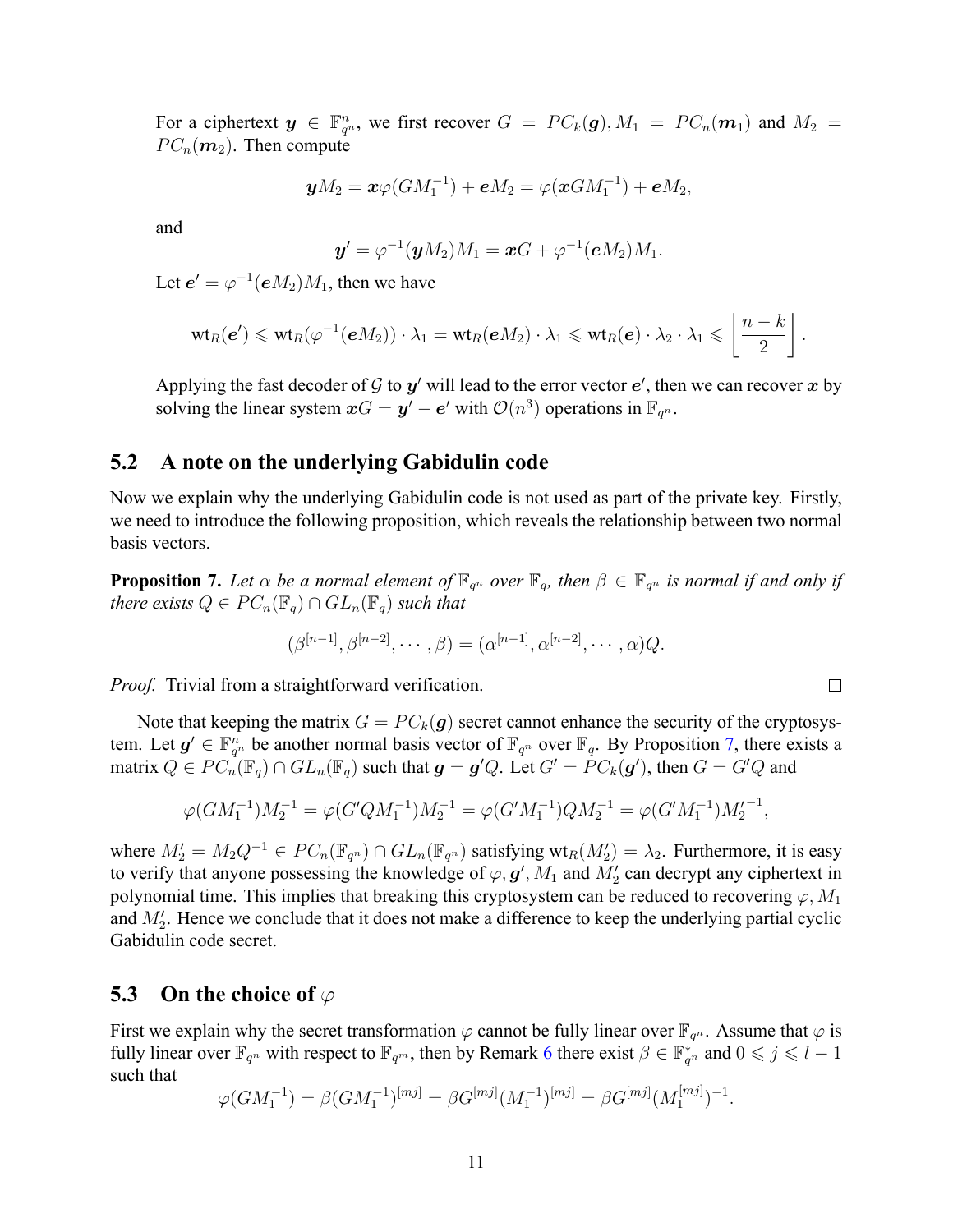It follows that

$$
\varphi(GM_1^{-1})M_2^{-1} = \beta G^{[mj]}(M_1^{[mj]})^{-1} \cdot M_2^{-1} = G^{[mj]}(\beta^{-1}M_2M_1^{[mj]})^{-1} = G'M'^{-1},
$$

where  $G' = G^{[mj]}$  and  $M' = \beta^{-1} M_2 M_1^{[mj]}$  $\binom{[m]}{1}$ . On the one hand,  $\langle G' \rangle_{q^n}$  forms an  $[n, k]$  partial cyclic Gabidulin code according to  $G' = PC_k(\boldsymbol{g}^{[mj]})$  and Remark [3.](#page-4-1) On the other hand, entries of  $M'$ are contained in an  $\mathbb{F}_q$ -linear space of dimension at most  $\lambda_1 \lambda_2$ . Furthermore, a straightforward verification shows that one can decrypt any ciphertext in polynomial time with the knowledge of *G′* and *M′* . This suggests that the cryptosystem degenerates into a sub-instance of Loidreau's proposal [[4\]](#page-17-4), which has been completely broken in some cases [\[29](#page-19-1)[–31](#page-19-5)]. Hence choosing *φ* to be fully linear over  $\mathbb{F}_{q^n}$  may bring some security problems.

Furthermore, we choose the transformatin  $\varphi$  such that  $\varphi(\langle GM_1^{-1}\rangle_{q^n})$  does not preserve the  $\mathbb{F}_{q^n}$ linearity. According to our experimental results using Magma, the systematic form of *GM−*<sup>1</sup> 1 always has entries that serve as polynomial elements of  $\mathbb{F}_{q^n}$  over  $\mathbb{F}_{q^m}$ . To generate a transformation  $\varphi$  that is semilinear on  $\langle GM_1^{-1} \rangle_{q^n}$ , it sufficies to choose a semilinear transformation over  $\mathbb{F}_{q^n}$  because of Theorem [10.](#page-8-0)

In what follows, we will investigate the equivalence between different semilinear transformations. For any  $\beta \in \mathbb{F}_{q^n}^*$  and a semilinear transformation  $\varphi$  over  $\mathbb{F}_{q^n}$  with respect to  $\mathbb{F}_{q^m}$ , it is easy to verify that  $\beta\varphi$  is also a semilinear transformation, where  $\beta\varphi$  is defined as  $\beta\varphi(\alpha) = \beta \cdot \varphi(\alpha)$  for any  $\alpha \in \mathbb{F}_{q^n}$ . Furthermore, let  $\varphi' = \beta \varphi$  and  $M'_2 = \beta M_2$ , then we have  $\text{wt}_R(M'_2) = \text{wt}_R(M_2) = \lambda_2$ and

$$
\varphi(GM_1^{-1})M_2^{-1} = \beta^{-1}\varphi'(GM_1^{-1})M_2^{-1} = \varphi'(GM_1^{-1})(\beta M_2)^{-1} = \varphi'(GM_1^{-1})M_2'^{-1}.
$$

From the perspective of a brute-force attack, we say that  $\varphi$  and  $\varphi'$  are equivalent. We define  $\overline{\varphi} =$  $\{\beta \varphi : \beta \in \mathbb{F}_{q^n}^*\}$ , called the equivalent class of  $\varphi$ . Apparently for any two transformations  $\varphi_1$  and  $\varphi_2$ , we have either  $\overline{\varphi_1} = \overline{\varphi_2}$  or  $\overline{\varphi_1} \cap \overline{\varphi_2} = \emptyset$ .

Now we make an estimation on the number of nonequivalent semilinear transformations. By Proposition [5,](#page-6-2) the number of  $\mathbb{F}_{q^m}$ -linear automorphisms of  $\mathbb{F}_{q^n}$  can be computed as

$$
|Aut_{q^m}(\mathbb{F}_{q^n})| = \prod_{i=0}^{l-1} (q^n - q^{mi}).
$$

By Theorem [9](#page-7-2), the number of fully linear transformations over  $\mathbb{F}_{q^n}$  with respect to  $\mathbb{F}_{q^m}$  is  $l(q^n-1)$ . Denote by  $\mathcal{N}(\overline{\varphi})$  the number of nonequivalent semilinear transformations, then

$$
\mathcal{N}(\overline{\varphi}) = \frac{|Aut_{q^m}(\mathbb{F}_{q^n})| - l(q^n - 1)}{q^n - 1} \approx q^{(l-1)n}.
$$

### **5.4** On the choice of  $(m_1, m_2)$

Firstly, we investigate how to choose  $m_1$  and  $m_2$  to evade some structural weakness. We point out that neither  $m_1$  or  $m_2$  should be taken over  $\mathbb{F}_{q^m}$ , otherwise this cryptosystem will be degenerated. Now we discuss this problem in the following two cases:

(1) If  $m_1 \in \mathbb{F}_{q^m}^n$ , then there will be  $M_1, M_1^{-1} \in GL_n(\mathbb{F}_{q^m})$ . Following this, we have

$$
\varphi(GM_1^{-1})M_2^{-1} = \varphi(G)M_1^{-1}M_2^{-1} = \varphi(G)(M_1M_2)^{-1} = \varphi(G)M^{-1},
$$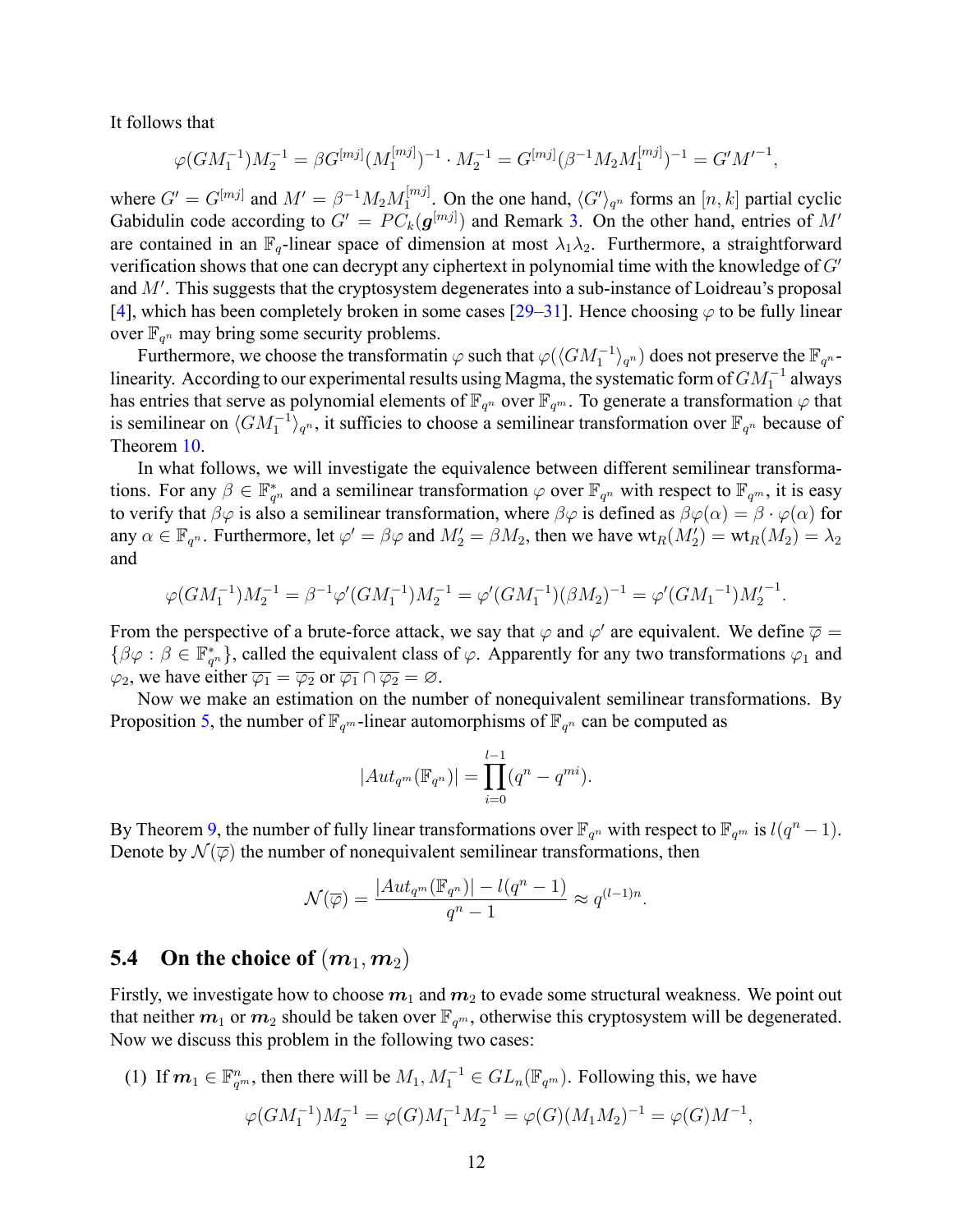where  $M = M_1 M_2$  satisfying  $\text{wt}_R(M) \leq \text{wt}_R(M_1) \cdot \text{wt}_R(M_2) = \lambda_1 \lambda_2$ . A straightforward verification shows that if one can recover  $\varphi$  and M, then one can decrypt any valid ciphertext in polynomial time. Let  $G'_{pub} = PC_n(g^*)$  and  $G' = PC_n(g)$ , then it can be verified that  $G'_{pub} = \varphi(G')M^{-1}$ . If one can manage to find  $\varphi$ , then one can recover *M* by computing  $G'_{pub}^{-1}\varphi(G')$ . This suggests that breaking this cryptosystem can be reduced to finding the secret *φ*.

(2) If  $m_2 \in \mathbb{F}_{q^m}^n$ , then there will be  $M_2, M_2^{-1} \in GL_n(\mathbb{F}_{q^m})$ . Furthermore, we have

$$
\varphi(GM_1^{-1})M_2^{-1} = \varphi(GM_1^{-1}M_2^{-1}) = \varphi(GM^{-1}),
$$

where  $M = M_1 M_2$  satisfying  $\text{wt}_R(M) \leq \text{wt}_R(M_1) \cdot \text{wt}_R(M_2) = \lambda_1 \lambda_2$ . Similarly, a straightforward verification shows that one can decrypt any valid ciphertext with the knowledge of *φ, G* and *M*. If one can manage to find *φ*, then one can recover *GM−*<sup>1</sup> and then *M* using a similar method as above. This suggests that breaking this cryptosystem can be reduced to finding the secret  $\varphi$ .

Secondly, we discuss the equivalence of potential  $m_1$ 's. For a matrix  $Q \in PC_n(\mathbb{F}_q) \cap GL_n(\mathbb{F}_q)$ , let  $M'_1 = M_1 Q$  and  $M'_2 = M_2 Q$ , then  $\text{wt}_R(M'_1) = \text{wt}_R(M_1)$  and  $\text{wt}_R(M'_2) = \text{wt}_R(M_2)$ . Following this, we have

$$
\varphi(GM_1'^{-1})M_2^{-1} = \varphi(GQ^{-1}M_1^{-1})M_2'^{-1} = \varphi(GM_1^{-1})Q^{-1}M_2^{-1} = \varphi(GM_1^{-1})M_2'^{-1}.
$$

From the perspective of a brute-force attack against  $m_1$ , it does not make a difference to multiply *m*<sub>1</sub> by an invertible circulant matrix over  $\mathbb{F}_q$ . We define  $\overline{m}_1 = \{m_1 Q : Q \in PC_n(\mathbb{F}_q) \cap GL_n(\mathbb{F}_q)\},$ called the equivalent class of  $m_1$ .

Now we make an estimation on the number of nonequivalent  $\overline{m}_1$ 's. For a positive integer  $\lambda$ , let  $V \subseteq \mathbb{F}_{q^n}$  be an  $\mathbb{F}_q$ -linear space of dimension  $\lambda$ . For a matrix  $M \in PC_n(V) \cap GL_n(V)$  with  $wt_R(M) = \lambda$ , there exists a decomposition  $M = \sum_{j=1}^{\lambda} \alpha_j A_j$ , where  $\alpha_j$ 's form a basis of *V* over  $\mathbb{F}_q$  and  $A_j$ 's are nonzero matrices in  $PC_n(\mathbb{F}_q)$ . Denote by  $\mathcal{N}(A)$  the number of nonzero matrices in  $PC_n(\mathbb{F}_q)$ , and by  $\mathcal{N}(\mathcal{V})$  the number of  $\lambda$ -dimensional  $\mathbb{F}_q$ -subspaces of  $\mathbb{F}_{q^n}$ , then

$$
\mathcal{N}(A) = q^n - 1 \text{ and } \mathcal{N}(\mathcal{V}) = \prod_{j=0}^{\lambda-1} \frac{q^n - q^j}{q^{\lambda} - q^j} \approx q^{\lambda n - \lambda^2}.
$$

The number of matrices  $M \in PC_n(\mathbb{F}_{q^n}) \cap GL_n(\mathbb{F}_{q^n})$  with  $wt_R(M) = \lambda$  can be evaluated as

$$
\mathcal{N}(M) = \mathcal{N}(\mathcal{V}) \cdot \mathcal{N}(A)^{\lambda} \cdot \xi \approx \xi q^{2\lambda n - \lambda^2},
$$

where  $\xi$  denotes the probability of a random  $M \in PC_n(\mathbb{F}_{q^n})$  with  $wt_R(M) = \lambda$  being invertible. As for the probability  $\xi$ , we have the following proposition.

<span id="page-12-0"></span>**Proposition 8.** *If*  $q^{\lambda} - q^{\lambda-1} \geqslant 2n$ *, then*  $\xi \geqslant \frac{1}{2}$  $\frac{1}{2}$ .

*Proof.* For a *λ*-dimensional  $\mathbb{F}_q$ -linear space  $\mathcal{V} \subseteq \mathbb{F}_{q^n}$ , denote by  $\mathcal{M}_\lambda(\mathcal{V})$  the set of all matrices with rank weight  $\lambda$  in  $PC_n(\mathcal{V})$ . Let *U* be the set of all singular matrices in  $\mathcal{M}_\lambda(\mathcal{V})$ , and  $V = \mathcal{M}_\lambda(\mathcal{V}) \cap$  $GL_n(V)$ . In what follows, we will construct an injective mapping  $\sigma$  from U to V. First, we divide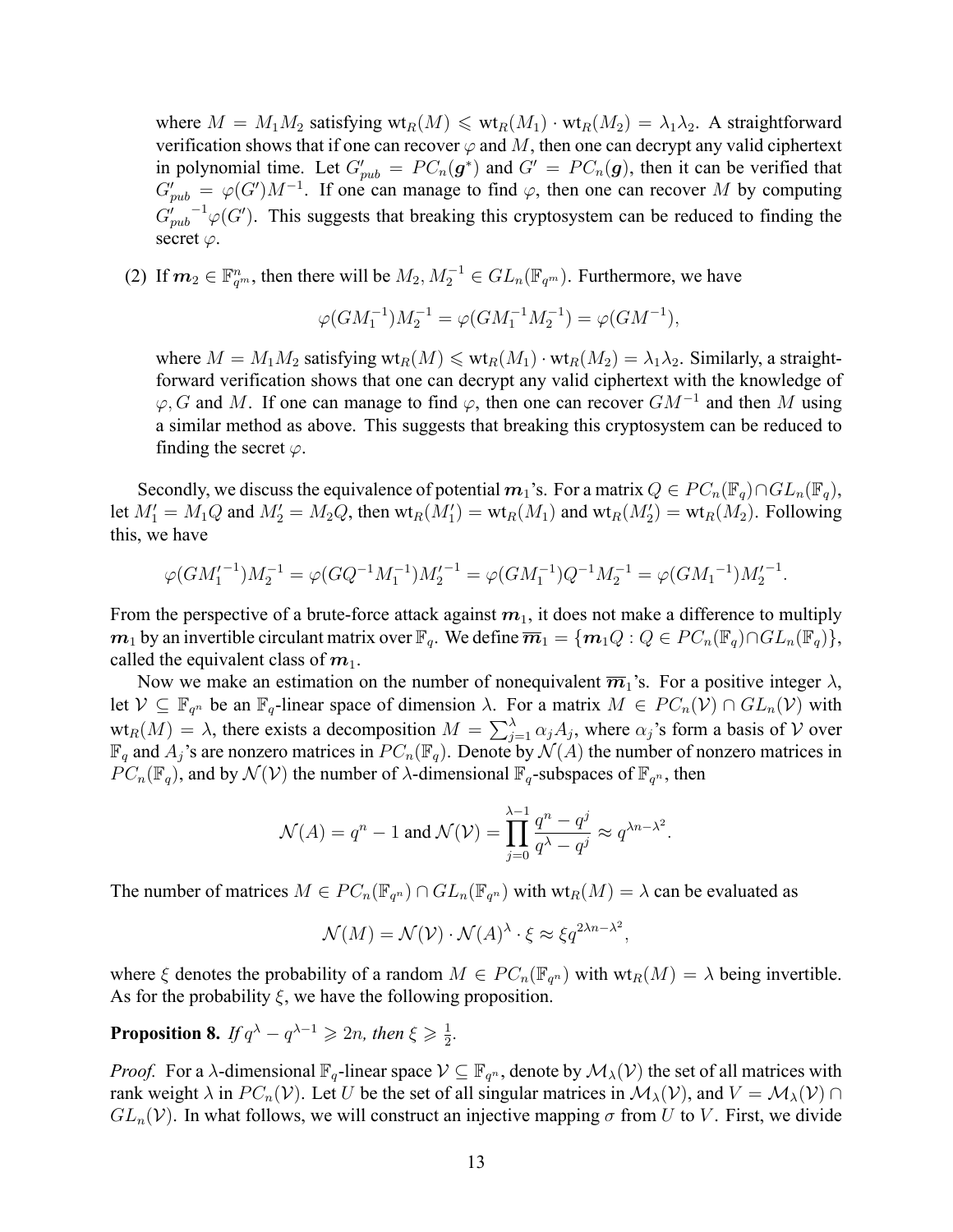*U* into a certain number of subsets. For a matrix  $M \in U$ , let  $m = (m_0, m_1, \dots, m_{n-1}) \in \mathcal{V}^n$  be the first row vector of *M*, namely  $M = PC_n(m)$ . Let  $\overline{M} = \{N \in U : M - N \text{ is a scalar matrix}\},$ a set of matrices in *U* that resemble *M* at the last  $n-1$  coordinates. Let  $\mathbf{x} = (x, m_1, \dots, m_{n-1}),$ and  $X = PC_n(x)$ . Denote by  $f(x) \in \mathbb{F}_{q^n}[x]$  the determinant of X, then  $f(x)$  is a polynomial of degree *n*. In the meanwhile, we have that  $|M|$  equals the number of roots of  $f(x) = 0$  in *V*, which indicates that  $|M| \le n$ . Let  $m^* = (m_1, \dots, m_{n-1})$ , then it is easy to see that  $wt_R(m^*) \ge \lambda - 1$ . Now we establish the mapping  $\sigma$  in the following two cases:

 $(1)$  wt<sub>R</sub> $(m^*) = \lambda - 1$ .

For a matrix  $M_1 \in \overline{M}$ , let  $m_1 = (\delta_1, m^*)$  be the first row vector of  $M_1$ . Let  $\mathcal{W} =$  $\langle m_1, \cdots, m_{n-1}\rangle_q$ , then  $\dim_q(\mathcal{W}) = \lambda - 1$ . Because of  $q^{\lambda} - q^{\lambda - 1} > n$ , there exists  $\delta'_1 \in \mathcal{V} \setminus \mathcal{W}$ such that  $f(\delta_1') \neq 0$ , where  $f(x)$  is defined as above. Let  $m'_1 = (\delta'_1, m^*)$ , then we have  $M'_1 = PC_n(\mathbf{m}'_1) \in GL_n(\mathcal{V})$ , and  $wt_R(\mathbf{m}'_1) = \lambda$  in the meanwhile. We define  $\sigma(M_1) = M'_1$ . For  $2 \leqslant i \leqslant n$  and a matrix  $M_i \in \overline{M} \setminus \{M_j\}_{j=1}^{i-1}$ , if any, let  $m_i = (\delta_i, m^*)$  be the first row vector of  $M_i$ . Because of  $q^{\lambda}-q^{\lambda-1}-(i-1)>n,$  there exists  $\delta_i'\in\mathcal{V}\backslash(\mathcal{W}\cup\{\delta_j'\}_{j=1}^{i-1})$  such that  $f(\delta_i')\neq 0.$  Let  $\bm{m}_i'=(\delta_i',\bm{m}^*)$ , then we have  $M_i'=PC_n(\bm{m}_i')\in GL_n(\mathcal{V}),$  and  $\text{wt}_R(\bm{m}_i')=\lambda$ in the meanwhile. We define  $\sigma(M_i) = M'_i$ .

 $(2)$  wt $_R(m^*) = \lambda$ .

For a matrix  $M_1 \in \overline{M}$ , let  $m_1 = (\delta_1, m^*)$  be the first row vector of  $M_1$ . Because of  $q^{\lambda} > n$ , there exists  $\delta'_1 \in \mathcal{V}$  such that  $f(\delta'_1) \neq 0$ , where  $f(x)$  is defined as above. Let  $m'_1 = (\delta'_1, m^*),$ then we have  $M'_1 = PC_n(\boldsymbol{m}'_1) \in GL_n(\mathcal{V})$ , and  $wt_R(\boldsymbol{m}'_1) = \lambda$  in the meanwhile. We define  $\sigma(M_1) = M'_1.$ 

For  $2 \leqslant i \leqslant n$  and a matrix  $M_i \in \overline{M} \setminus \{M_j\}_{j=1}^{i-1}$ , if any, let  $m_i = (\delta_i, m^*)$  be the first row vector of  $M_i$ . Because of  $q^{\lambda} - (i - 1) > n$ , there exists  $\delta'_i \in \mathcal{V} \setminus \{\delta'_j\}_{j=1}^{i-1}$  such that  $f(\delta'_i) \neq 0$ . Let  $m'_i = (\delta'_i, m^*)$ , then we have  $M'_i = PC_n(m'_i) \in GL_n(\mathcal{V})$ , and  $\text{wt}_R(m'_i) = \lambda$  in the meanwhile. We define  $\sigma(M_i) = M'_i$ .

It is easy to see that  $\sigma$  forms an injective mapping from *U* to *V*. Apparently  $\sigma(U) = {\sigma(M) : M \in \mathbb{R}^n}$  $U\} \subseteq V$ , which implies that  $|U| = |\sigma(U)| \leq |V|$ . Together with  $U \cap V = \emptyset$  and  $\mathcal{M}_{\lambda}(V) = U \cup V$ , we have that

$$
\xi = \sum_{\mathcal{V} \subseteq \mathbb{F}_{q^n}, \dim_q(\mathcal{V}) = \lambda} |V| \Big/ \sum_{\mathcal{V} \subseteq \mathbb{F}_{q^n}, \dim_q(\mathcal{V}) = \lambda} |\mathcal{M}_{\lambda}(\mathcal{V})| \geqslant \frac{1}{2}.
$$

*Remark* 7. Proposition [8](#page-12-0) provides a sufficient condition for  $\xi \geq \frac{1}{2}$  $\frac{1}{2}$ . Actually, this inequality always holds according to our extensive experiments on Magma, even when the sufficient condition is not satisfied. Hence we suppose that  $\xi = \frac{1}{2}$  $\frac{1}{2}$  in practice. Finally, the number of nonequivalent  $\overline{m}_1$ 's can be evaluated as

$$
\mathcal{N}(\overline{\boldsymbol{m}}_1) = \frac{\mathcal{N}(M_1)}{|PC_n(\mathbb{F}_q) \cap GL_n(\mathbb{F}_q)|} \approx \frac{q^{2\lambda_1 n - \lambda_1^2}}{\Phi_q(x^n - 1)},
$$

where $\Phi_q(x^n - 1)$  $\Phi_q(x^n - 1)$  is defined as in (1).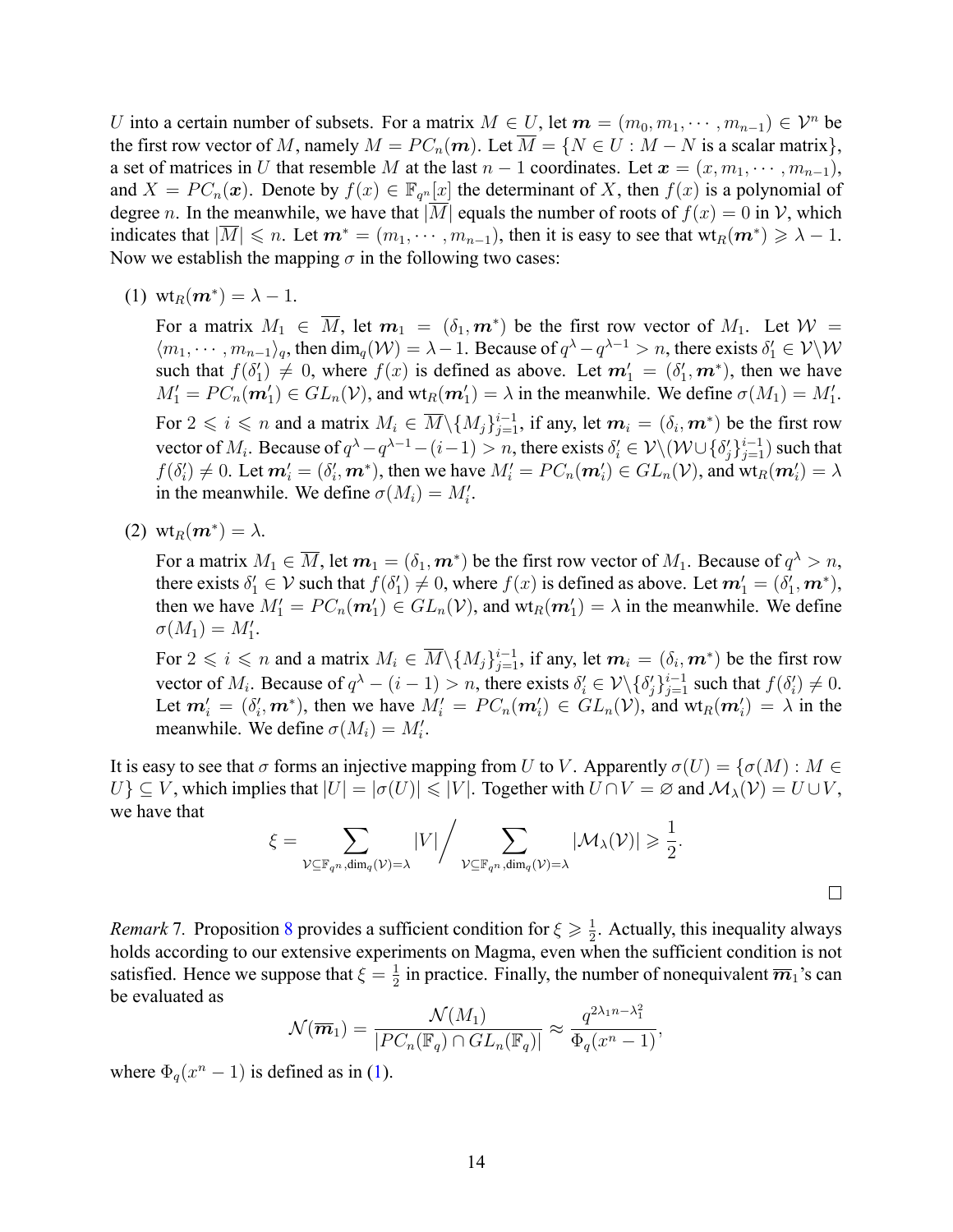In what follows, we will discuss how to generate in an efficient way the secret matrix  $M_i \in$  $PC_n(\mathbb{F}_{q^n}) \cap GL_n(\mathbb{F}_{q^n})$  such that  $\text{wt}_R(M_i) = \lambda_i$ . Let  $M = \sum_{j=1}^{\lambda} \alpha_j A_j$  be defined as above. According to our experiments on Magma, if one of these *A<sup>j</sup>* 's is chosen to be invertible, then *M* is invertible with high probability. For example, let  $M = \alpha_1 A_1 + \alpha_2 A_2$  be a circulant matrix of order 20 over  $\mathbb{F}_{2^{20}}$ . In the case of  $A_1$  being randomly chosen from  $PC_{20}(\mathbb{F}_2) \cap GL_{20}(\mathbb{F}_2)$  and  $A_2$ being randomly chosen from  $PC_{20}(\mathbb{F}_2)$ , only 2 out of 1 million M's turn out to be singular. For the case of  $A_1$  and  $A_2$  being randomly chosen from  $PC_{20}(\mathbb{F}_2)$ , however, up to 252344 out of 1 million  $M$ 's turn out to be singular. To efficiently generate the secret  $M_i$ , therefore, we adopt the following procedure:

- 1. Randomly choose  $\alpha_1, \dots, \alpha_{\lambda_i} \in \mathbb{F}_{q^n}$  that are linearly independent over  $\mathbb{F}_q$ ;
- 2. Randomly choose nonzero matrices  $A_1, \dots, A_{\lambda_i} \in PC_n(\mathbb{F}_q)$  such that  $A_1 \in GL_n(\mathbb{F}_q)$ ;
- 3. Compute  $M_i = \sum_{j=1}^{\lambda_i} \alpha_j A_j$ .
- 4. Check whether or not  $M_i$  is invertible. If not, go back to Step 2.

## <span id="page-14-0"></span>**6 Security analysis**

In code-based cryptography, there are mainly two types of attacks on a cryptosystem, namely the structural attack and generic attack. Structural attacks aim to recover the private key from the published information, with which one can decrypt any ciphertext in polynomial time. Generic attacks aim to recover the plaintext directly without the knowledge of the private key. In what follows, we will investigate the security of our new cryptosystem from these two perspectives.

#### <span id="page-14-1"></span>**6.1 Structural attacks**

Ever since Gabidulin et al. applied Gabidulin codes to the construction of public-key cryptosystems [\[2](#page-17-1)], many variants based on this family of codes have been proposed. Unfortunately, most of these schemes were completely broken due to the inherent structural vulnerability of Gabidulin codes. The best known structural attacks are the one proposed by Overbeck in [\[25\]](#page-19-0) and some of its derivations[[26,](#page-19-6) [27](#page-19-7)].

To prevent these attacks, Loidreau[[4\]](#page-17-4) proposed a new Gabidulin codes based cryptosystem, which can be seen as a rank metric counterpart of the BBCRS cryptosystem [\[24](#page-19-8)] based on GRS codes. In Loidreau's proposal, the secret code is disguised by multiplying a matrix whose inverse is taken over an  $\mathbb{F}_q$ -subspace of  $\mathbb{F}_{q^m}$ . This method of hiding information about the private key, as claimed by Loidreau in the paper, was able to resist the structural attacks mentioned above. A similar technique is applied in our proposal, which we believe can as well prevent these attacks.

In [\[29\]](#page-19-1), Coggia and Couvreur proposed an effective method to distinguish the public code of Loidreau's proposal from general ones, and gave a practical key-recovery attack in the case of  $\lambda = 2$ and the code rate being greater than 1/2. Instead of operating the public code directly, Coggia and Couvreur considered the dual of the public code. Specifically, let  $G_{pub} = G M^{-1}$  be the public matrix of Loidreau's proposal, where *G* is a generator matrix of an  $[n, k]$  Gabidulin code  $\mathcal G$  over  $\mathbb F_{q^m}$ and entries of *M* are contained in a *λ*-dimensional  $\mathbb{F}_q$ -subspace of  $\mathbb{F}_{q^m}$ . Denote by *H* a parity-check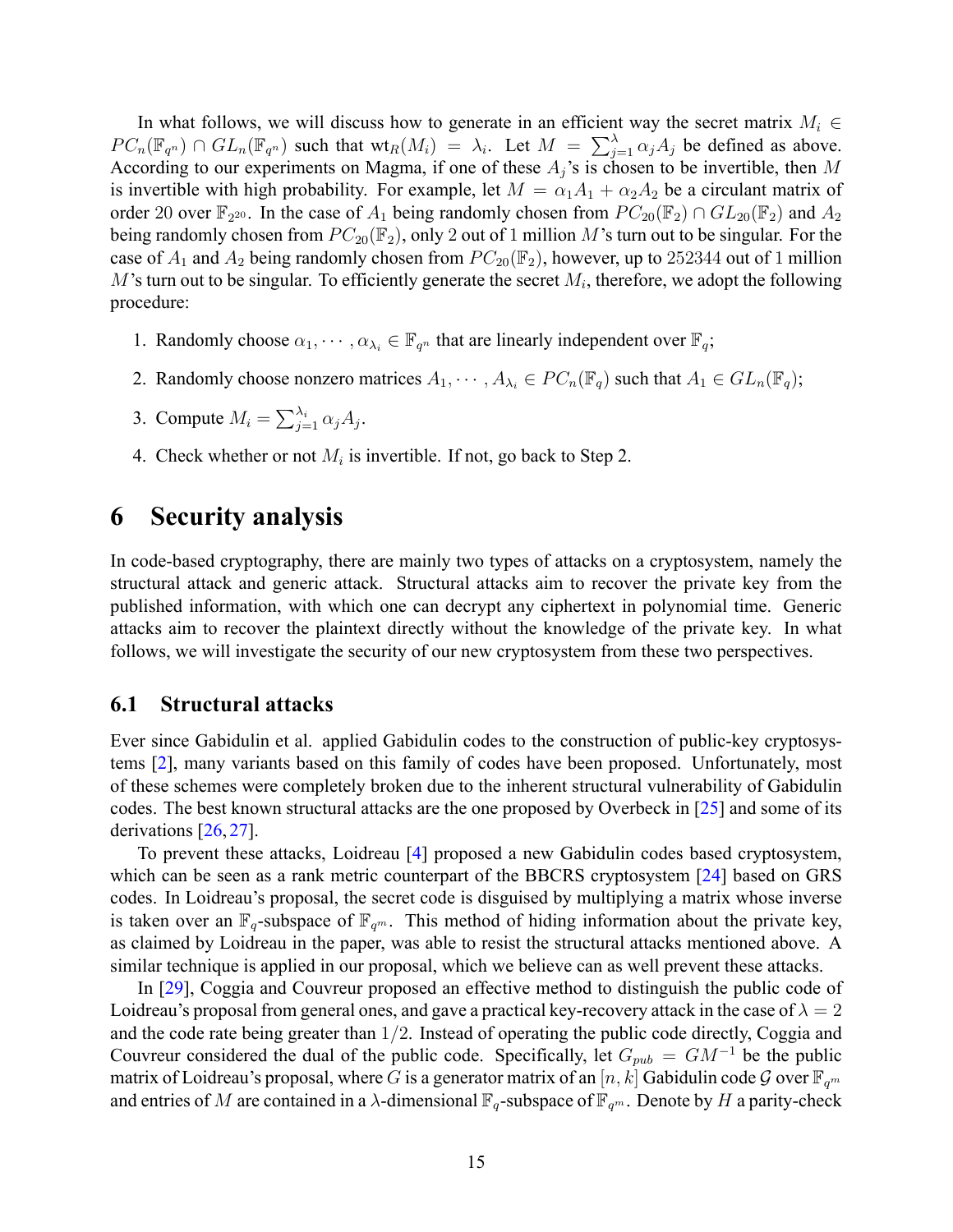matrix of G, then  $H_{pub} = HM^T$  forms a parity-check matrix of the public code  $\mathcal{G}_{pub} = \langle G_{pub} \rangle_{q^m}$ . As for the dual code  $\mathcal{G}^{\perp}_{pub} = \langle H_{pub} \rangle_{q^m}$ , the Coggia-Couvreur distinguisher states that the following equality holds with high probability

$$
\dim_{q^m}(\mathcal{G}_{pub}^{\perp}+\mathcal{G}_{pub}^{\perp^{[1]}}+\cdots+\mathcal{G}_{pub}^{\perp^{[\lambda]}})=\min\{n,\lambda(n-k)+\lambda\}.
$$

For an  $[n, k]$  random linear code  $C_{rand}$  over  $\mathbb{F}_{q^m}$ , however, the following equality holds with high probability

$$
\dim_{q^m}(\mathcal{C}^{\perp}_{rand}+\mathcal{C}^{\perp}_{rand}^{[1]}+\cdots+\mathcal{C}^{\perp}_{rand}^{[\lambda]})=\min\{n,(\lambda+1)(n-k)\}.
$$

Not long after Coggia and Couvreur's work, this attack was generalized to the case of  $\lambda = 3$  by Ghatak [\[30](#page-19-9)] and then by Duc and Loidreau [\[31](#page-19-5)].

In our proposal, the public matrix is  $G_{pub} = PC_k(\mathbf{g}^*) = \varphi(GM_1^{-1})M_2^{-1}$ . Let  $H_{pub}$  be a paritycheck matrix of the public code  $\mathcal{G}_{pub} = \langle G_{pub} \rangle_{q^n}$ , then there will be  $H_{pub} = H M_2^T$  where *H* is a parity-check matrix of the code  $C = \langle \varphi(GM_1^{-1}) \rangle_{q^n}$ . Apparently one can distinguish  $\langle GM_1^{-1} \rangle_{q^n}^{\perp}$ from general codes using the Coggia-Couvreur distinguisher, but it does not work on *C <sup>⊥</sup>*. For instance, the following equality holds with high probability according to our experiments on Magma for the case of  $\lambda_1 = 2, 3$ 

$$
\dim_{q^n}(\mathcal{C}^\perp+\mathcal{C}^{\perp^{[1]}}+\cdots+\mathcal{C}^{\perp^{[\lambda_1]}})=\min\{n,(\lambda_1+1)(n-k)\}.
$$

Therefore, we believe that our proposal can resist the Coggia-Couvreur attack.

In a talk[[32\]](#page-19-10) at CBCrypto 2021, Loidreau proposed an attack to recover a decoder of the public code with a complexity of  $\mathcal{O}((\lambda n + (n-k)^2)m)^{\omega}q^{(\lambda-1)m})$ . With this decoder one can decrypt any ciphertext in polynomial time. Similar to the Coggia-Couvreur attack, this attack also considered the dual of the public code. However, an applicable condition for this attack is that the public matrix can be decomposed as  $G_{pub} = GM^{-1}$ , where *G* is a generator matrix of a Gabidulin code or one of its subcodes and entries of M are contained in an  $\mathbb{F}_q$ -subspace of  $\mathbb{F}_{q^n}$ . Obviously the public matrix in our proposal does not satisfy this condition, which implies that this attack does not work on our new cryptosystem.

At the end of this section, we consider a potential brute-force attack against the duple  $(\overline{\varphi}, \overline{\mathbf{m}}_1)$ . Note that for any  $\varphi' \in \overline{\varphi}$  and  $m'_1 \in \overline{m}_1$ , there exists  $m'_2 \in \mathbb{F}_{q^n}^n$  with  $\text{wt}_R(m'_2) = \lambda_2$  such that  $G_{pub} = \varphi(GM_1^{-1})M_2^{-1} = \varphi'(GM_1'^{-1})M_2'^{-1}$ , where  $M_1' = PC_n(\mathbf{m}_1')$  and  $M_2' = PC_n(\mathbf{m}_2')$ . Let  $G'_{pub} = PC_n(g^*)$  and  $G' = PC_n(g)$ , then  $G'_{pub} = \varphi(G'M_1^{-1})M_2^{-1} = \varphi'(G'M_1'^{-1})M_2'^{-1}$ . This implies that one can compute  $M'_2 = G'_{pub}^{-1} \varphi'(G'M'_1^{-1})$ . Furthermore, a straightforward verification shows that one can decrypt any ciphertext with the knowledge of  $\varphi', \bm{m}'_1, \bm{m}'_2$  and the public  $\bm{g}.$ Apparently the complexity of this brute-force attack by exhausting  $(\overline{\varphi}, \overline{\mathbf{m}}_1)$  is  $\mathcal{O}(\mathcal{N}(\overline{\varphi}) \cdot \mathcal{N}(\overline{\mathbf{m}}_1)).$ 

#### **6.2 Generic attacks**

A legitimate message receiver can always recover the plaintext in polynomial time, while an adversary without the private key has to deal with the underlying RSD problem presented in Section [3](#page-4-0). Attacks that aim to recover the plaintext directly by solving the RSD problem are called generic attacks, the complexity of which only relates to the parameters of the cryptosystem. In what follows, we will show how to establish a connection between our proposal and the RSD problem.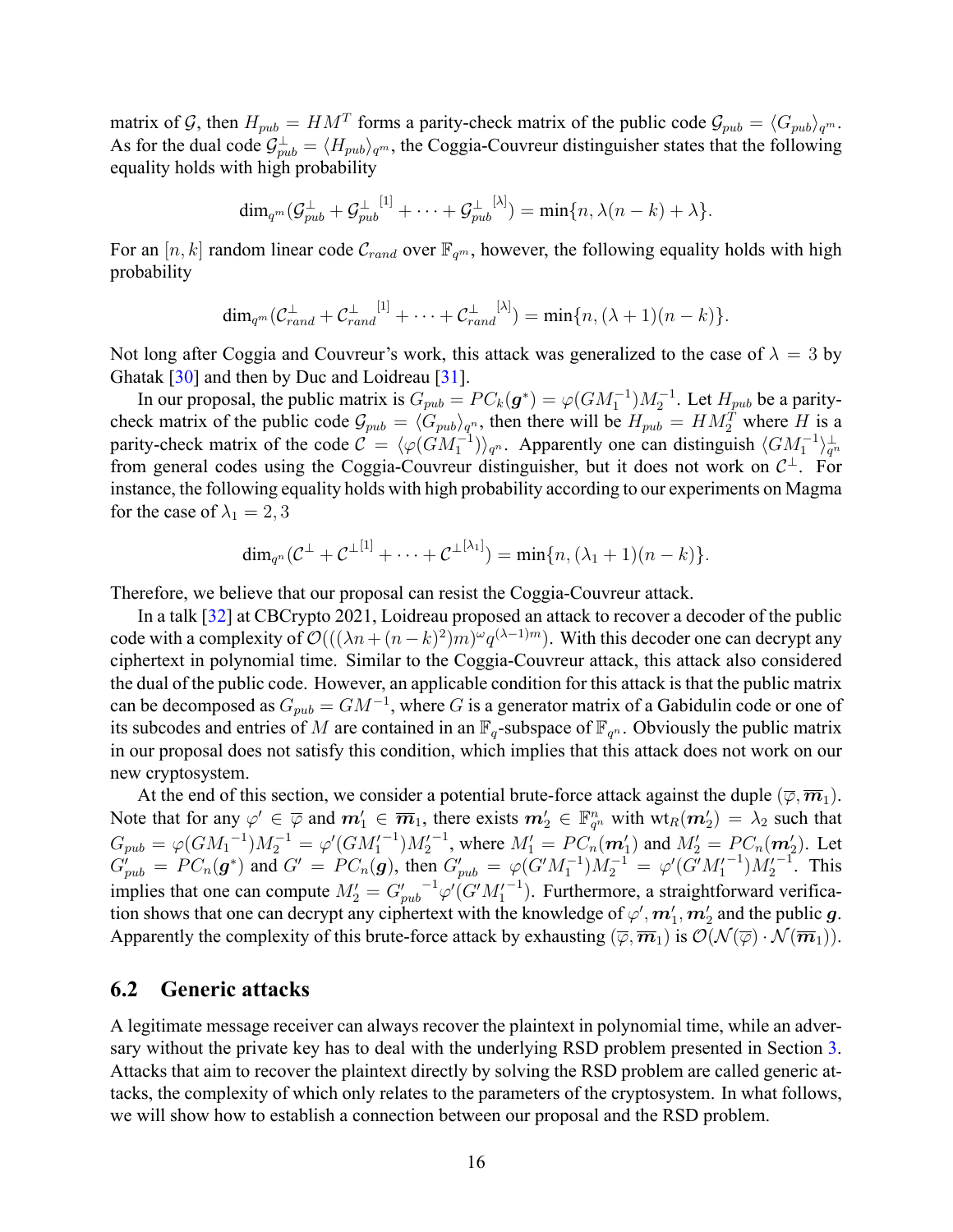Let  $G_{pub} = \varphi(GM_1^{-1})M_2^{-1} \in \mathcal{M}_{k,n}(\mathbb{F}_{q^n})$  be the public matrix, and  $H_{pub} \in \mathcal{M}_{n-k,n}(\mathbb{F}_{q^n})$  be a parity-check matrix of the public code  $\mathcal{G}_{pub} = \langle G_{pub} \rangle_{q^n}$ . Let  $y = xG_{pub} + e$  be the received ciphertext, then the syndrome of *y* with respect to  $H_{pub}$  can be computed as  $s = yH_{pub}^T = eH_{pub}^T$ . By Definition [6](#page-4-2), we obtain an RSD instance of parameters (*q, n, n, k, t*). Solving this RSD instance by the combinatorial attacks listed in Table [1](#page-5-1) and algebraic attacks listed in Table [2](#page-5-2) will lead to the error vector *e*, then we can recover the plaintext by solving the liear system  $y - e = xG_{pub}$ .

## <span id="page-16-0"></span>**7 Parameters and public-key sizes**

In this section, we consider the practical security of our proposal against the generic attacks pre-sented in Section [3](#page-4-0), as well as a brute-force attack against the duple  $(\overline{\varphi}, \overline{\mathbf{m}}_1)$  described in Section [6.1,](#page-14-1) with a complexity of  $\mathcal{O}(\mathcal{N}(\overline{\varphi}) \cdot \mathcal{N}(\overline{m}_1))$ . The public key in our proposal is a vector in  $\mathbb{F}_{q^n}^n$ , leading to a public-key size of  $n^2 \cdot \log_2(q)$  bits. In Table [3](#page-16-2), we give some suggested parameters for the security level of 128 bits, 192 bits and 256 bits. After that, we make a comparison on public-key size with some other code-based cryptosystems in Table [4](#page-17-5). It is easy to see that our proposal has an obvious advantage over other variants in public-key representation.

<span id="page-16-2"></span>

| Parameters |  |                                   |  |  |  |  |                            |     |
|------------|--|-----------------------------------|--|--|--|--|----------------------------|-----|
| a          |  | m n k $l$ $\lambda_1$ $\lambda_2$ |  |  |  |  | Public-Key Size   Security |     |
|            |  | 2 55 110 54 2 2 2                 |  |  |  |  | 1513                       | 138 |
|            |  | 60 120 64 2 2 2                   |  |  |  |  | 1800                       | 197 |
|            |  | 2 72 144 72 2 2 2                 |  |  |  |  | 2592                       | 257 |

Table 3: Parameters and public-key size (in bytes) for different security levels.

## <span id="page-16-1"></span>**8 Conclusion**

In this paper, we introduced a novel transformation in coding theory, which was defined as an  $\mathbb{F}_q$ linear automorphism of  $\mathbb{F}_{q^m}$ . According to their performance when acting on linear codes over  $\mathbb{F}_{q^m}$ , these transformations were divided into two categories, namely the fully linear transformation and semilinear transformation. As an application of semilinear transformations, a new technique was developed to conceal the secret information in code-based cryptosystems. To obtain a small publickey size, we exploited the so-called partial cyclic Gabidulin code to construct an encryption scheme, whose security does not rely on the confidentiality of the underlying Gabidulin code. According to our analysis, this cryptosystem can resist the existing structural attacks, and admits a much smaller public-key size compared to some other code-based cryptosystems. For instance, only 2592 bytes are enough for our proposal to achieve the security of 256 bits, 403 times smaller than that of Classic McEliece moving onto the third round of the NIST PQC standardization process.

**Acknowledgements** This research is supported by the National Key Research and Development Program of China (Grant No. 2018YFA0704703), the National Natural Science Foundation of China (Grant No.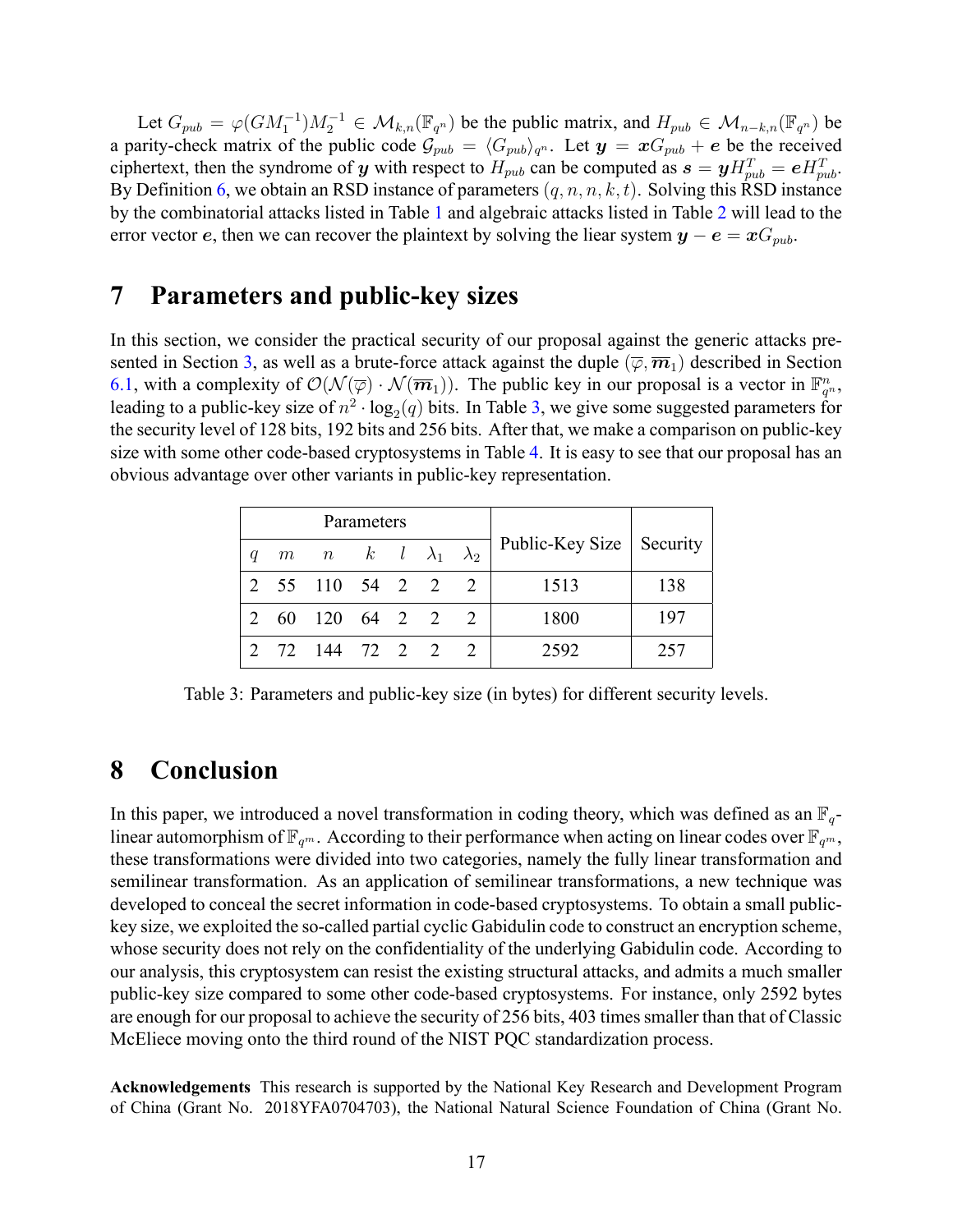<span id="page-17-5"></span>

| Security<br>Instance | 128    | 192    | 256     |
|----------------------|--------|--------|---------|
| Classic McEliece [1] | 261120 | 524160 | 1044992 |
| NTS-KEM [33]         | 319488 | 929760 | 1419704 |
| <b>KRW</b> [34]      |        |        | 578025  |
| Guo-Fu II $[11]$     | 79358  | 212768 | 393422  |
| Guo-Fu I [11]        | 8021   | 20149  | 37005   |
| LIGA [35]            | 5618   | 9565   | 13823   |
| $HQC$ [36]           | 2249   | 4522   | 7245    |
| <b>BIKE</b> [37]     | 1540   | 3082   | 5121    |
| Lau-Tan $[6]$        | 2421   | 3283   | 4409    |
| Our proposal         | 1513   | 1800   | 2592    |

Table 4: Comparison on public-key size (in bytes) with other code-based cryptosystems.

61971243), the Natural Science Foundation of Tianjin (20JCZDJC00610), and the Fundamental Research Funds for the Central Universities of China (Nankai University).

## **References**

- <span id="page-17-0"></span>[1] Albrecht, M.R., Bernstein, D.J., et al.: Classic McEliece: conservative code-based cryptography. <https://classic.mceliece.org/nist/mceliece-20201010.pdf>. Accessed October 10, 2020.
- <span id="page-17-1"></span>[2] Gabidulin, E.M., Paramonov, A.V., Tretjakov, O.V.: Ideals over a non-commutative ring and their application in cryptology. In: Davies, D.W. (Ed.): Proceedings of Advances in Cryptology-EUROCRYPT'91, LNCS, vol. 547, pp. 482–489. Springer (1991).
- <span id="page-17-2"></span>[3] Gabidulin, E.M., Ourivski, A.V., Honary, B., Ammar, B.: Reducible rank codes and their applications to cryptography. IEEE Trans. Inform. Theory 49(12), 3289–3293 (2003).
- <span id="page-17-4"></span>[4] Loidreau, P.: A new rank metric codes based encryption scheme. In: Lange, T., Takagi, T. (Eds.): Proceedings of PQCrypto 2017, LNCS, vol. 10346, pp. 3–17. Springer (2017).
- [5] Faure, C., Loidreau, P.: A new public-key cryptosystem based on the problem of reconstructing *p*-polynomials. In: Ytrehus, ∅. (Ed.): Proceedings of WCC 2005, LNCS, vol. 3969, pp. 304–315. Springer (2005).
- <span id="page-17-3"></span>[6] Lau, T.S.C., Tan, C.H.: New rank codes based encryption scheme using partial circulant matrices. Des. Codes Cryptogr. 87(12), 2979–2999 (2019).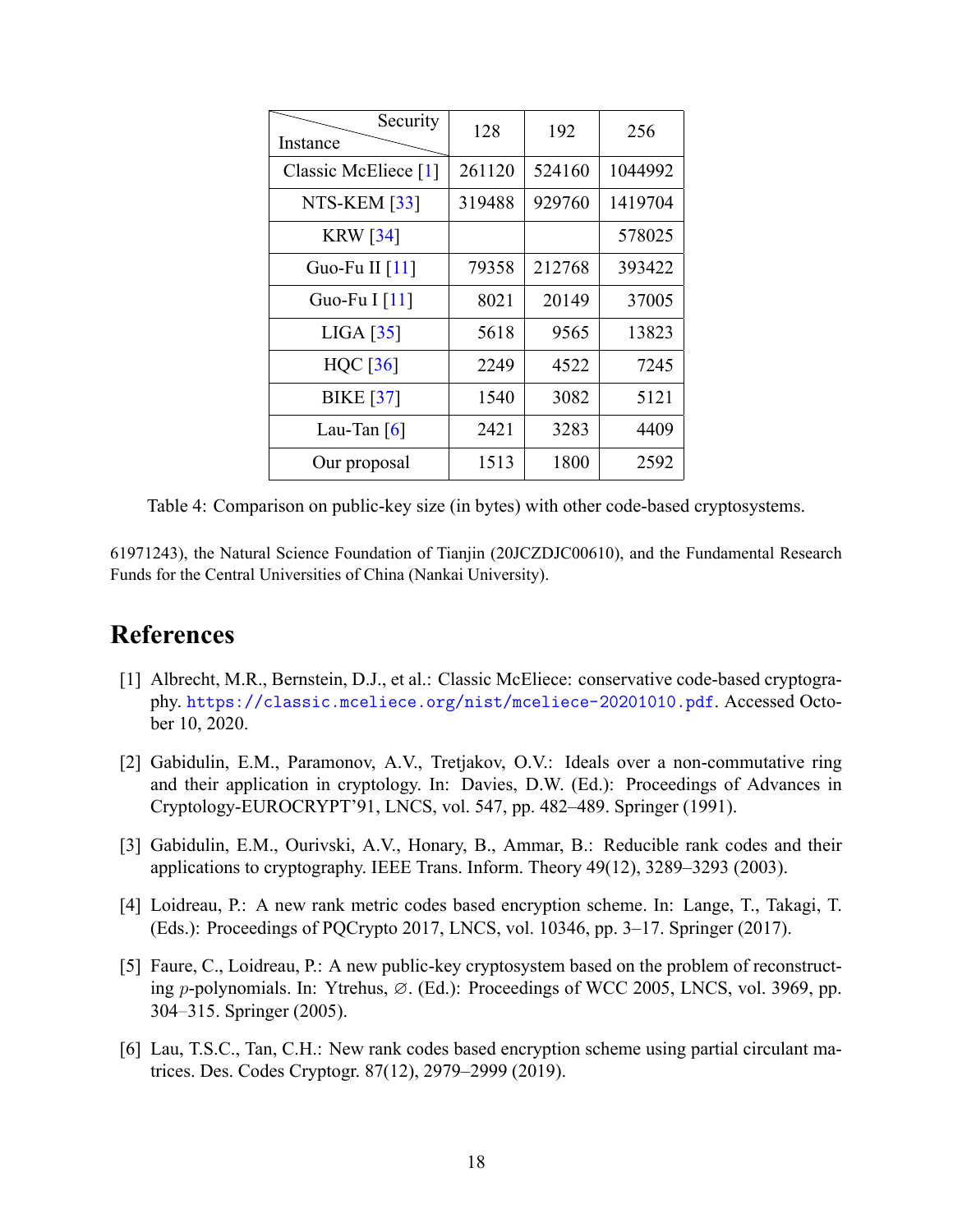- <span id="page-18-1"></span>[7] Berger, T., Loidreau, P.: Designing an efficient and secure public-key cryptosystem based on reducible rank codes. In: Proceedings of INDOCRYPT 2004, LNCS, vol. 3348, pp. 218–229. Springer (2004).
- <span id="page-18-2"></span>[8] Gaborit, P., Murat, G., Ruatta, O., Zémor, G.: Low rank parity check codes and their application to cryptography. In: Proceedings of the Workshop on Coding and Cryptography (WCC), vol. 2013, pp. 167–179. [Online]. Available: http://www.selmer.uib.no/WCC2013/pdfs/Gaborit.pdf
- <span id="page-18-3"></span>[9] Aragon, N., Gaborit, P., Hauteville, A., Ruatta, O., Zémor, G.: Low rank parity check codes: new decoding algorithms and applications to cryptography. IEEE Trans. Inform. Theory 65(12), 7697–7717 (2019).
- <span id="page-18-4"></span>[10] Samardjiska, S., Santini, P., Persichetti, E., Banegas, G.: A reaction attack against cryptosystems based on LRPC codes. In: Proceedings of LATINCRYPT 2019, LNCS, vol. 11774, pp. 197–216. Springer (2019).
- <span id="page-18-5"></span>[11] Guo, W., Fu, F.-W.: Two public-key cryptosystems based on expanded Gabidulin codes. arXiv: 2107. 01610v2 [cs.IT] (2021).
- <span id="page-18-11"></span>[12] Bardet, M., Bros, M., Cabarcas, D., et al.: Improvements of algebraic attacks for solving the rank decoding and MinRank problems. In: Proceedings of ASIACRYPT 2020, LNCS, vol. 12491, pp. 507–536. Springer (2020).
- <span id="page-18-12"></span>[13] Bardet, M., Briaud, P., Bros, M., et al.: An algebraic attack on rank metric code-based cryptosystems. In: Proceedings of EUROCRYPT 2020, LNCS, vol. 12107, pp. 64–93. Springer (2020).
- <span id="page-18-7"></span>[14] Gaborit, P., Zémor, G.: On the hardness of the decoding and the minimum distance problems for rank codes. IEEE Trans. Inf. Theory 62(12), 7245–7252 (2016).
- <span id="page-18-6"></span>[15] Berlekamp, E.R., McEliece, R.J., van Tilborg, H.: On the inherent intractability of certain coding problems. IEEE Trans. Inf. Theory 24(3), 384–386 (1978).
- <span id="page-18-0"></span>[16] McEliece, R.J.: A public-key cryptosystem based on algebraic coding theory. Jet Propuls. Lab. DSN Progr. Rep. 42-44, 114–116 (1978).
- <span id="page-18-8"></span>[17] Ourivski, A.V., Johansson, T.: New technique for decoding codes in the rank metric and its cryptography applications. Problems Inform. Transm. 38(3), 237–246 (2002).
- <span id="page-18-13"></span>[18] Goubin, L., Courtois, N.T.: Cryptanalysis of the TTM cryptosystem. In: Proceedings of Advances in Cryptology (ASIACRYPT 2000), LNCS, vol. 1976, pp. 44–57. Springer (2000).
- <span id="page-18-9"></span>[19] Gaborit, P., Ruatta, O., Schrek, J.: On the complexity of the rank syndrome decoding problem. IEEE Trans. Inf. Theory 62(2), 1006–1019 (2016).
- <span id="page-18-10"></span>[20] Aragon, N., Gaborit, P., Hauteville, A., Tillich, J.-P.: A new algorithm for solving the rank syndrome decoding problem. In: Proceedings of 2018 IEEE International Symposium on Information Theory (ISIT), pp. 2421–2425. IEEE (2018).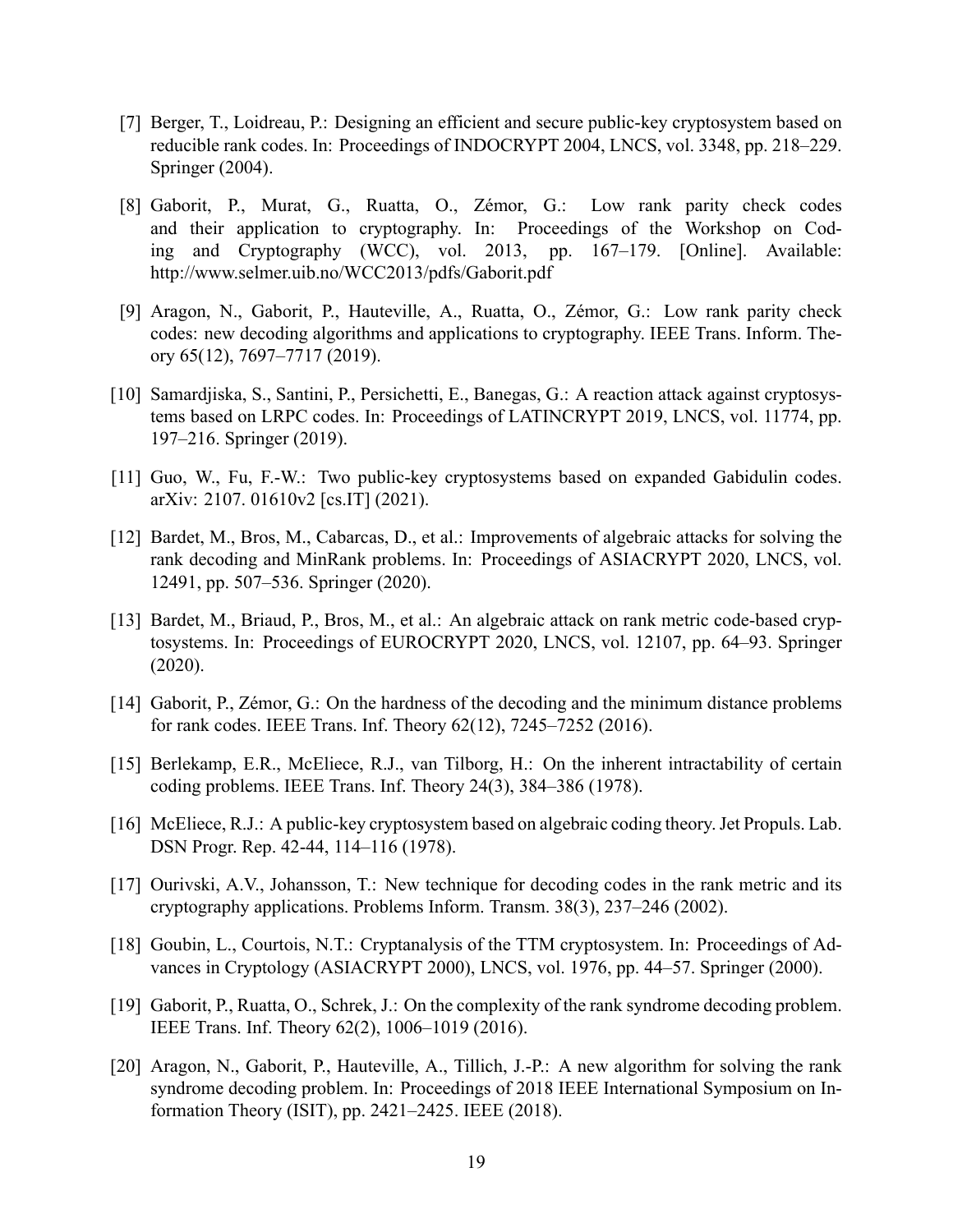- <span id="page-19-3"></span>[21] Otmani, A., Tillich, J.-P., Dallot, L.: Cryptanalysis of two McEliece cryptosystems based on quasi-cyclic codes. Math. Comput. Sci. 3(2), 129–140 (2010).
- <span id="page-19-4"></span>[22] Mullen, G.L., Panario, D.: Handbook of Finite Fields. CRC Press (2013).
- <span id="page-19-2"></span>[23] Chalkley, R.: Circulant matrices and algebraic equations. Math. Mag. 48(2), 73–80. Taylor & Francis (1975).
- <span id="page-19-8"></span>[24] Baldi, M., Bianchi, M., Chiaraluce, F., Rosenthal, J., Schipani D.: Enhanced public key security for the McEliece cryptosystem. J. Cryptology 29(1), 1–27 (2016).
- <span id="page-19-0"></span>[25] Overbeck, R.: Structural attacks for public key cryptosystems based on Gabidulin codes. J. Cryptology 21(2), 280–301 (2008).
- <span id="page-19-6"></span>[26] Horlemann-Trautmann, A.-L., Marshall, K., Rosenthal, J.: Extension of Overbeck's attack for Gabidulin-based cryptosystems. Des. Codes Cryptogr. 86(2), 319–340 (2018).
- <span id="page-19-7"></span>[27] Otmani, A., Kalachi, H.T., Ndjeya, S.: Improved cryptanalysis of rank metric schemes based on Gabidulin codes. Des. Codes Cryptogr. 86(9), 1983–1996 (2018).
- [28] Gaborit, P., Otmani, A., Kalachi, H.T.: Polynomial-time key recovery attack on the Faure– Loidreau scheme based on Gabidulin codes. Des. Codes Cryptogr. 86(7),1391–1403 (2018).
- <span id="page-19-1"></span>[29] Coggia, D., Couvreur, A.: On the security of a Loidreau rank metric code based encryption scheme. Des. Codes Cryptogr. 88(9), 1941–1957 (2020).
- <span id="page-19-9"></span>[30] Ghatak, A: Extending Coggia–Couvreur attack on Loidreau's rank-metric cryptosystem. Des. Codes Cryptogr. (2021). <https://doi.org/10.1007/s10623-021-00972-7>.
- <span id="page-19-5"></span>[31] Duc, P.B., Loidreau, P.: An analysis of Coggia-Couvreur Attack on Loidreau's Rank-metric public-key encryption scheme in the general case. [https://drive.google.com/file/d/](https://drive.google.com/file/d/1Br7dqMUs2MZPvqVhzU4lf-Zi_iBIvn9y/view.) [1Br7dqMUs2MZPvqVhzU4lf-Zi\\_iBIvn9y/view.](https://drive.google.com/file/d/1Br7dqMUs2MZPvqVhzU4lf-Zi_iBIvn9y/view.) Accessed July 1, 2021.
- <span id="page-19-10"></span>[32] Loidreau, P.: Analysing the key recovery complexity for a rank-metric code-based cryptosystem. [https://drive.google.com/file/d/1FuMgqm0NfGMJOxaZyrIrI1OWn0UICwPo/](https://drive.google.com/file/d/1FuMgqm0NfGMJOxaZyrIrI1OWn0UICwPo/view.) [view.](https://drive.google.com/file/d/1FuMgqm0NfGMJOxaZyrIrI1OWn0UICwPo/view.) Accessed July 1, 2021.
- <span id="page-19-11"></span>[33] Albrecht, M., Cid, C., Paterson, K.G., et al.: NTS-KEM. [https://drive.google.com/](https://drive.google.com/file/d/1N3rv4HKCt9yU4xn6wuepsBUrfQW8cuFy/view) [file/d/1N3rv4HKCt9yU4xn6wuepsBUrfQW8cuFy/view](https://drive.google.com/file/d/1N3rv4HKCt9yU4xn6wuepsBUrfQW8cuFy/view). Accessed November 29, 2019.
- <span id="page-19-12"></span>[34] Khathuria, K., Rosenthal, J., Weger, V.: Encryption scheme based on expanded Reed-Solomon codes. Adv. Math. Commun. 15(2), 207–218 (2021).
- <span id="page-19-13"></span>[35] Renner, J., Puchinger, S., Wachter-Zeh, A.: LIGA: a cryptosystem based on the hardness of rank-metric list and interleaved decoding. Des. Codes Cryptogr. 89(6), 1279–1319 (2021).
- <span id="page-19-14"></span>[36] Melchor, C.A., Aragon, N., et al.: Hamming quasi-cyclic (HQC). [http://pqc-hqc.org/](http://pqc-hqc.org/doc/hqc-specification_2020-10-01.pdf) [doc/hqc-specification\\_2020-10-01.pdf](http://pqc-hqc.org/doc/hqc-specification_2020-10-01.pdf). Accessed October 10, 2020.